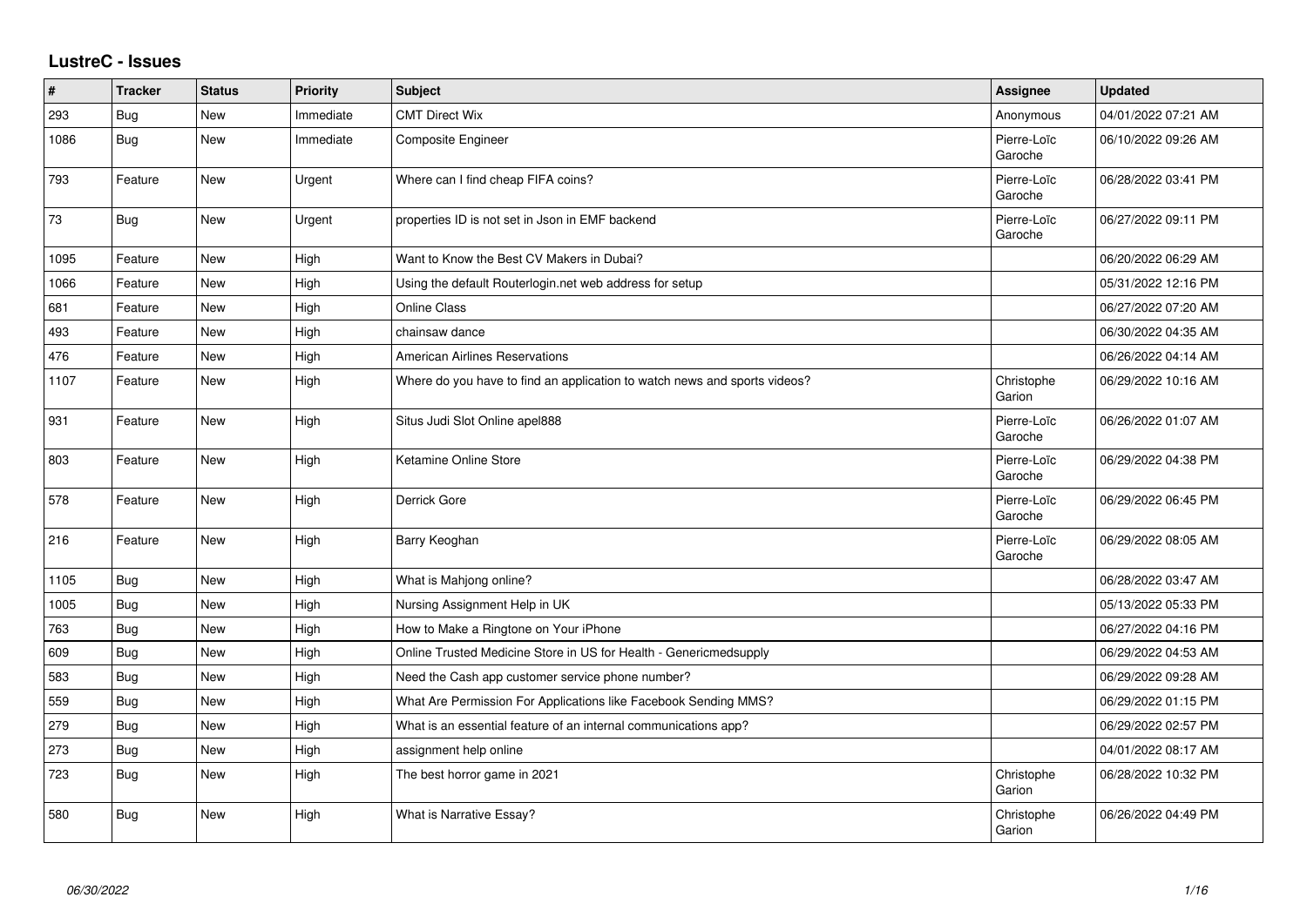| $\vert$ # | <b>Tracker</b> | <b>Status</b> | <b>Priority</b> | <b>Subject</b>                                                           | <b>Assignee</b>        | <b>Updated</b>      |
|-----------|----------------|---------------|-----------------|--------------------------------------------------------------------------|------------------------|---------------------|
| 152       | <b>Bug</b>     | New           | High            | professional bridal makeup artist                                        | Christophe<br>Garion   | 06/26/2022 05:44 PM |
| 718       | Bug            | New           | High            | Solve Complex Accounting Assignments                                     | Hamza<br>Bourbouh      | 06/29/2022 01:20 PM |
| 713       | Bug            | New           | High            | Why Cupcake 2048 is a addictive game?                                    | Pierre-Loïc<br>Garoche | 04/01/2022 09:34 AM |
| 96        | Bug            | Resolved      | High            | Lustrec installation failed                                              | Pierre-Loïc<br>Garoche | 04/01/2022 08:11 AM |
| 92        | <b>Bug</b>     | New           | High            | expression should have been normalized in EMF backend                    | Pierre-Loïc<br>Garoche | 06/29/2022 05:44 PM |
| 1099      | Feature        | New           | Normal          | Whatsapp Plus - A New Way Of Communicating                               |                        | 06/28/2022 07:57 AM |
| 1085      | Feature        | New           | Normal          | dcvghdcc asgdvgd dveduqwv ajdhvwd                                        |                        | 06/09/2022 03:46 PM |
| 1081      | Feature        | New           | Normal          | drift boss- the best driftitng game                                      |                        | 06/15/2022 05:56 AM |
| 1070      | Feature        | New           | Normal          | <b>Tableau Consulting Expertise</b>                                      |                        | 06/09/2022 11:50 AM |
| 1056      | Feature        | New           | Normal          | <b>Online Class Issues</b>                                               |                        | 05/28/2022 12:44 AM |
| 1050      | Feature        | New           | Normal          | Best Smart Phone Repair in Delhi                                         |                        | 05/25/2022 10:33 AM |
| 1049      | Feature        | New           | Normal          | IT Software Company In Delhi                                             |                        | 05/27/2022 05:24 AM |
| 995       | Feature        | New           | Normal          | "ij.start canon                                                          |                        | 06/27/2022 01:29 PM |
| 994       | Feature        | New           | Normal          | Cricut.com/setup                                                         |                        | 06/26/2022 02:00 AM |
| 973       | Feature        | New           | Normal          | Free NFL Streaming Sites                                                 |                        | 06/28/2022 06:27 AM |
| 968       | Feature        | New           | Normal          | watch nfl online free live streaming                                     |                        | 06/25/2022 11:52 PM |
| 967       | Feature        | New           | Normal          | stream live nfl games free online                                        |                        | 06/26/2022 10:09 AM |
| 963       | Feature        | New           | Normal          | Why I am not getting cool cash app card designs- call experts            |                        | 06/26/2022 07:52 AM |
| 944       | Feature        | New           | Normal          | Canon.com/ijsetup                                                        |                        | 06/27/2022 09:46 AM |
| 927       | Feature        | New           | Normal          | What Is The Right Way To Troubleshoot Cash App Transfer Failed Problems? |                        | 04/12/2022 05:54 AM |
| 919       | Feature        | New           | Normal          | How can I check my Cash App card balance by dialing a number?            |                        | 04/10/2022 09:07 AM |
| 904       | Feature        | New           | Normal          | Laora seeck                                                              |                        | 04/20/2022 11:54 AM |
| 903       | Feature        | New           | Normal          | Good game                                                                |                        | 04/11/2022 08:39 AM |
| 902       | Feature        | New           | Normal          | salo717                                                                  |                        | 05/18/2022 10:35 AM |
| 901       | Feature        | New           | Normal          | good game ever                                                           |                        | 06/30/2022 01:50 AM |
| 900       | Feature        | New           | Normal          | good game ever                                                           |                        | 04/02/2022 11:59 AM |
| 894       | Feature        | New           | Normal          | Need phd dissertation help in UK                                         |                        | 05/30/2022 12:29 PM |
| 879       | Feature        | New           | Normal          | Best Garage Door Repair in Massachusetts                                 |                        | 04/01/2022 09:16 AM |
| 877       | Feature        | New           | Normal          | <b>Exness Broker Review</b>                                              |                        | 04/01/2022 09:12 AM |
| 848       | Feature        | New           | Normal          | Online Classes Assistance                                                |                        | 04/01/2022 08:57 AM |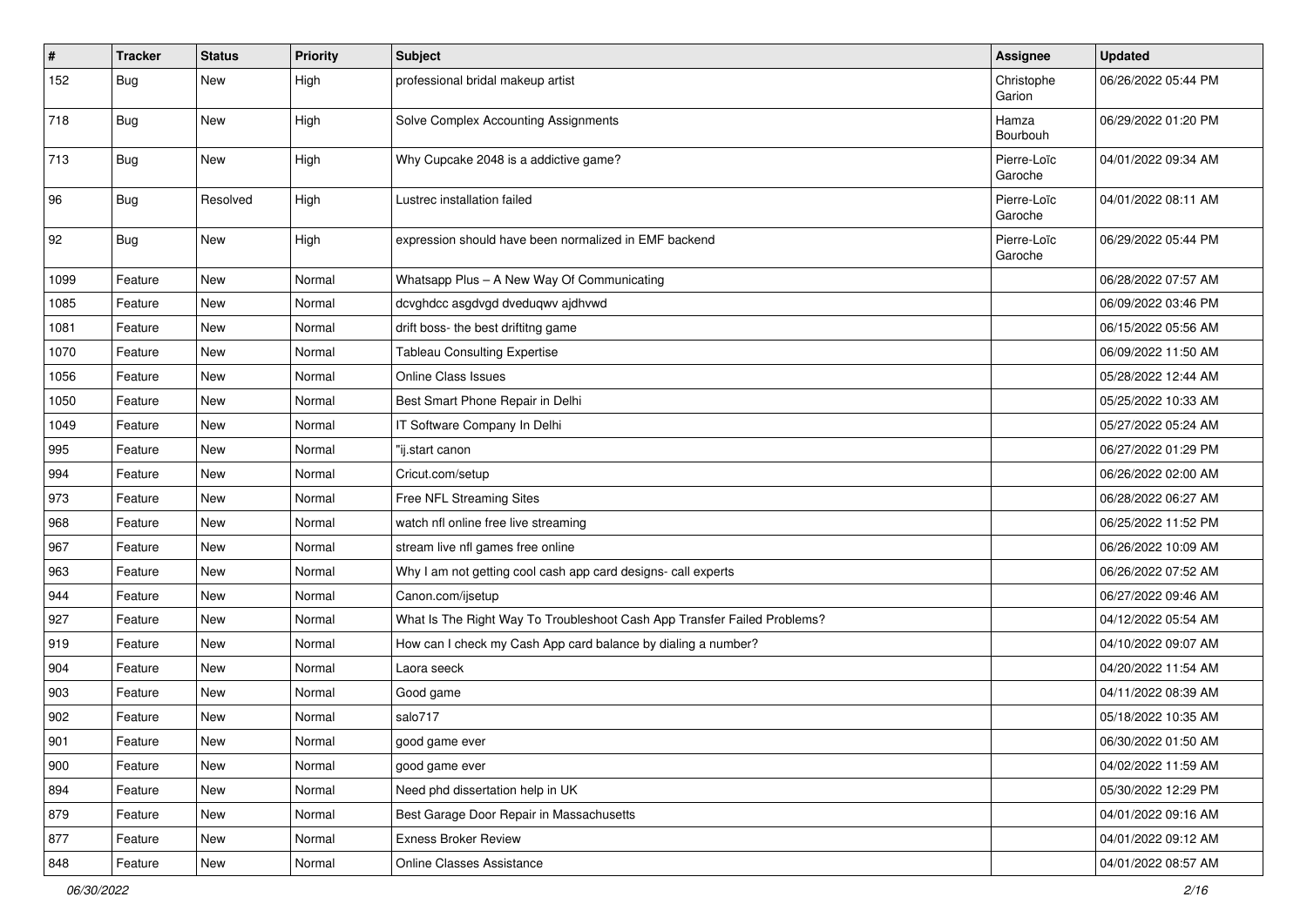| $\sharp$ | <b>Tracker</b> | <b>Status</b> | <b>Priority</b> | Subject                                                              | <b>Assignee</b> | <b>Updated</b>      |
|----------|----------------|---------------|-----------------|----------------------------------------------------------------------|-----------------|---------------------|
| 847      | Feature        | New           | Normal          | Canon.com/ijsetup                                                    |                 | 04/01/2022 09:08 AM |
| 846      | Feature        | <b>New</b>    | Normal          | ij.start canon                                                       |                 | 04/01/2022 08:58 AM |
| 845      | Feature        | New           | Normal          | canon.com/ijsetup                                                    |                 | 04/01/2022 08:58 AM |
| 813      | Feature        | New           | Normal          | Canon.com/ijsetup                                                    |                 | 06/28/2022 05:15 PM |
| 812      | Feature        | New           | Normal          | canon.com/ijsetup                                                    |                 | 06/29/2022 06:04 AM |
| 810      | Feature        | New           | Normal          | how to remove viruses from a phone                                   |                 | 06/28/2022 11:13 AM |
| 806      | Feature        | <b>New</b>    | Normal          | Go everywhere thanks to mapquest driving directions                  |                 | 06/29/2022 07:38 AM |
| 794      | Feature        | New           | Normal          | Safe place to buy fifa coins                                         |                 | 06/28/2022 11:15 AM |
| 756      | Feature        | New           | Normal          | Your one-stop destination for the thesis writing service             |                 | 06/27/2022 05:46 PM |
| 740      | Feature        | New           | Normal          | Online Thesis Help USA                                               |                 | 06/28/2022 08:25 PM |
| 725      | Feature        | New           | Normal          | What are memo writing services design                                |                 | 06/24/2022 06:24 AM |
| 698      | Feature        | New           | Normal          | Connect with cash app representative to ask about cash app flip scam |                 | 06/26/2022 11:24 AM |
| 693      | Feature        | New           | Normal          | How To Get My Money Back From The Cash App To Your Wallet?           |                 | 06/28/2022 06:38 PM |
| 683      | Feature        | New           | Normal          | Game creation                                                        |                 | 06/28/2022 09:51 PM |
| 680      | Feature        | New           | Normal          | Word Jewels 2                                                        |                 | 06/30/2022 02:36 AM |
| 669      | Feature        | New           | Normal          | Nursing Assignment Help                                              |                 | 06/28/2022 11:16 PM |
| 665      | Feature        | New           | Normal          | Look for a dedicated help with finance assignment                    |                 | 06/27/2022 11:10 PM |
| 654      | Feature        | New           | Normal          | <b>Peach Health Benefits</b>                                         |                 | 06/28/2022 10:03 AM |
| 649      | Feature        | New           | Normal          | Pear Health Benefits                                                 |                 | 06/28/2022 08:04 AM |
| 648      | Feature        | <b>New</b>    | Normal          | <b>Plum Health Benefits</b>                                          |                 | 06/28/2022 06:02 PM |
| 647      | Feature        | New           | Normal          | <b>Cranberry Health Benefits</b>                                     |                 | 06/28/2022 02:47 PM |
| 646      | Feature        | New           | Normal          | Collaborative Research Group                                         |                 | 06/29/2022 09:46 AM |
| 637      | Feature        | New           | Normal          | Why do the Outlook rules not work in my account?                     |                 | 06/28/2022 11:12 AM |
| 611      | Feature        | New           | Normal          | Buy All Modafinil & Armodafinil Tablets @Buy Modafinil US            |                 | 06/28/2022 10:53 AM |
| 610      | Feature        | <b>New</b>    | Normal          | CheapestMedsShop 100% Safe Medicines Online in USA UK & AUS.         |                 | 06/28/2022 09:42 AM |
| 608      | Feature        | New           | Normal          | How To Do Hotmail Password Reset Without Phone Number?               |                 | 06/28/2022 07:39 AM |
| 605      | Feature        | <b>New</b>    | Normal          | What will the future of logo design be like?                         |                 | 06/28/2022 01:31 PM |
| 594      | Feature        | New           | Normal          | How does research proposal help online make it easy for me?          |                 | 06/28/2022 08:23 PM |
| 558      | Feature        | New           | Normal          | <b>Stunning Classic Sofas</b>                                        |                 | 06/29/2022 10:03 AM |
| 557      | Feature        | New           | Normal          | <b>Business Law Assignment Help</b>                                  |                 | 06/29/2022 01:12 PM |
| 552      | Feature        | New           | Normal          | Radio rfm and the benefits of radio rfm                              |                 | 06/29/2022 06:28 AM |
| 546      | Feature        | New           | Normal          | Quickbooks Error                                                     |                 | 06/29/2022 09:42 AM |
| 545      | Feature        | New           | Normal          | <b>Best Canvas Print Company</b>                                     |                 | 06/28/2022 01:08 PM |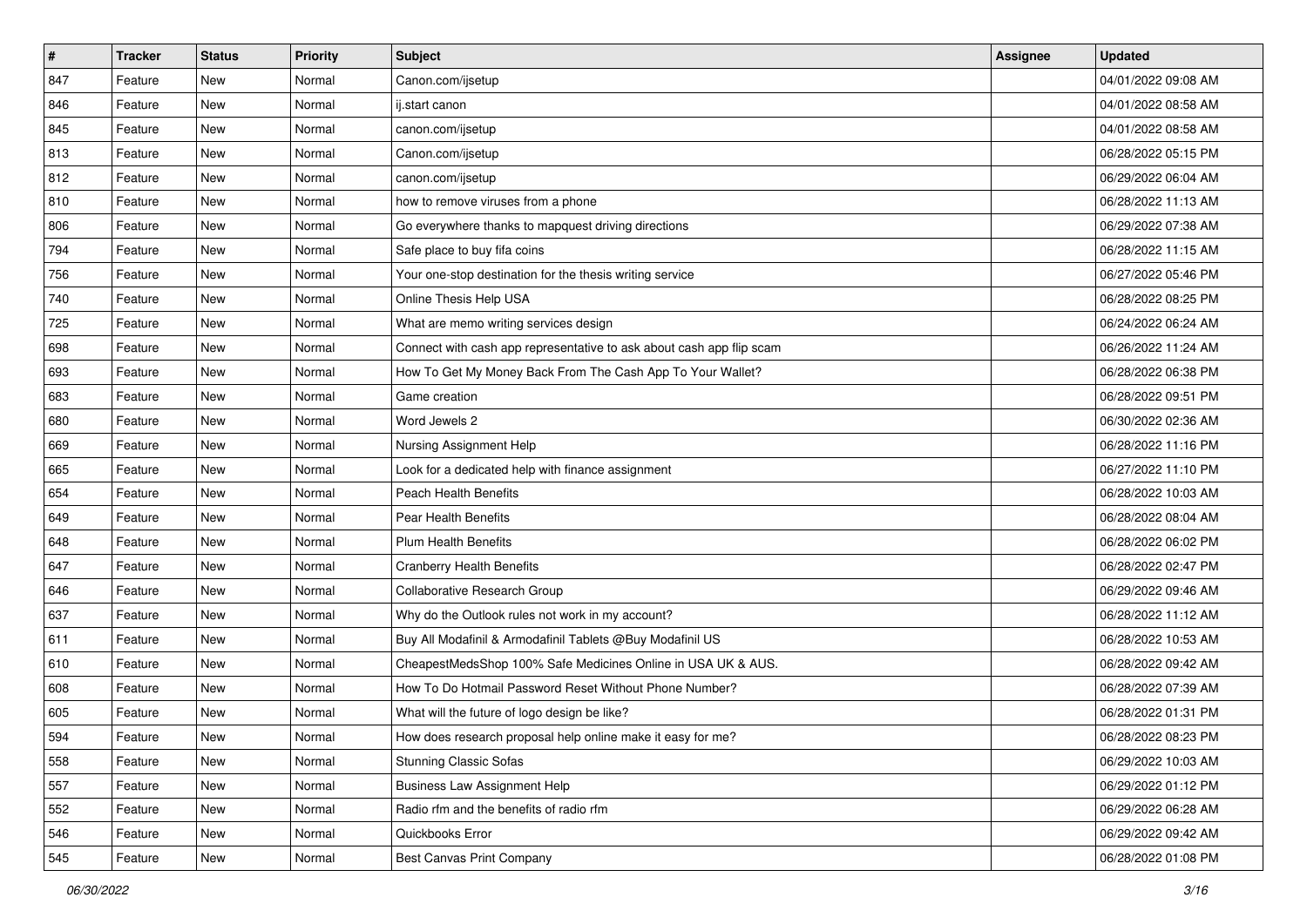| $\vert$ # | <b>Tracker</b> | <b>Status</b> | <b>Priority</b> | <b>Subject</b>                                                            | <b>Assignee</b> | <b>Updated</b>      |
|-----------|----------------|---------------|-----------------|---------------------------------------------------------------------------|-----------------|---------------------|
| 543       | Feature        | New           | Normal          | Get tech assistance with customer support on ATT Yahoo email login issue. |                 | 06/24/2022 05:08 PM |
| 527       | Feature        | New           | Normal          | My Teachers                                                               |                 | 06/30/2022 04:40 AM |
| 522       | Feature        | New           | Normal          | Can You Check App Limits, If Cash app won't let me send money?            |                 | 06/29/2022 09:36 PM |
| 499       | Feature        | New           | Normal          | Discover The Premium Features Of Spotify Mod Apk                          |                 | 06/30/2022 04:57 AM |
| 491       | Feature        | New           | Normal          | Automatically download and paste Reddit wallpapers into Windows           |                 | 06/29/2022 04:55 PM |
| 478       | Feature        | New           | Normal          | Is it safe to install third-party WhatsApp GB?                            |                 | 06/30/2022 04:23 AM |
| 277       | Feature        | New           | Normal          | Nike Dunks Replica                                                        |                 | 04/01/2022 08:19 AM |
| 276       | Feature        | New           | Normal          | Nike Dunks Replica                                                        |                 | 04/01/2022 08:19 AM |
| 272       | Feature        | New           | Normal          | Fashion                                                                   |                 | 06/27/2022 03:53 PM |
| 271       | Feature        | <b>New</b>    | Normal          | Fashion                                                                   |                 | 06/28/2022 06:41 PM |
| 255       | Feature        | New           | Normal          | best doctor for psoriasis                                                 |                 | 06/30/2022 01:12 AM |
| 254       | Feature        | New           | Normal          | best ayurvedic treatment for psoriasis                                    |                 | 04/01/2022 08:13 AM |
| 243       | Feature        | <b>New</b>    | Normal          | Reconstruir la pandilla de la mafia en Gangstar Vegas MOD APK             |                 | 06/29/2022 12:33 PM |
| 242       | Feature        | New           | Normal          | Descripción de Torque Pro MOD APK para Android                            |                 | 06/28/2022 01:14 AM |
| 241       | Feature        | New           | Normal          | How to get a complete solution of Big Ideas Math Answers?                 |                 | 04/01/2022 08:15 AM |
| 240       | Feature        | New           | Normal          | Juego interesante de Dragon Ball Legends MOD APK                          |                 | 06/28/2022 02:55 PM |
| 237       | Feature        | New           | Normal          | HP Printer Assistant Software   Download & Install HP Assistant           |                 | 06/29/2022 09:37 PM |
| 229       | Feature        | New           | Normal          | How To Delete Cash App Account? - Check Out the Steps In Detail           |                 | 06/28/2022 07:06 PM |
| 220       | Feature        | New           | Normal          | essay writing services                                                    |                 | 06/26/2022 04:55 PM |
| 214       | Feature        | New           | Normal          | Five Christmas Apps For Apple Users                                       |                 | 06/29/2022 11:50 PM |
| 212       | Feature        | New           | Normal          | How good is the market for gaming mobile apps at the moment?              |                 | 05/17/2022 11:09 AM |
| 204       | Feature        | New           | Normal          | New Car Tyres                                                             |                 | 04/01/2022 08:40 AM |
| 186       | Feature        | <b>New</b>    | Normal          | homoeobazaar                                                              |                 | 06/28/2022 04:29 PM |
| 180       | Feature        | New           | Normal          | homoeobazaar                                                              |                 | 06/30/2022 12:17 AM |
| 177       | Feature        | New           | Normal          | HD lace silky straight human hair wig                                     |                 | 04/01/2022 08:41 AM |
| 175       | Feature        | New           | Normal          | All About Cash App Transfer Fail Problems                                 |                 | 06/29/2022 11:47 PM |
| 174       | Feature        | New           | Normal          | Digital Marketing Philadelphia                                            |                 | 06/28/2022 11:34 AM |
| 173       | Feature        | New           | Normal          | private limited company registration                                      |                 | 06/28/2022 09:51 PM |
| 172       | Feature        | New           | Normal          | pgdm colleges in bangalore                                                |                 | 06/23/2022 10:47 PM |
| 171       | Feature        | New           | Normal          | loan management system                                                    |                 | 06/28/2022 08:24 PM |
| 170       | Feature        | New           | Normal          | top mba colleges in bangalore                                             |                 | 06/28/2022 10:55 AM |
| 151       | Feature        | New           | Normal          | Law Essay Writing Service - Assignments Planet                            |                 | 06/29/2022 06:45 PM |
| 142       | Feature        | New           | Normal          | About ashimary hair                                                       |                 | 06/29/2022 07:17 PM |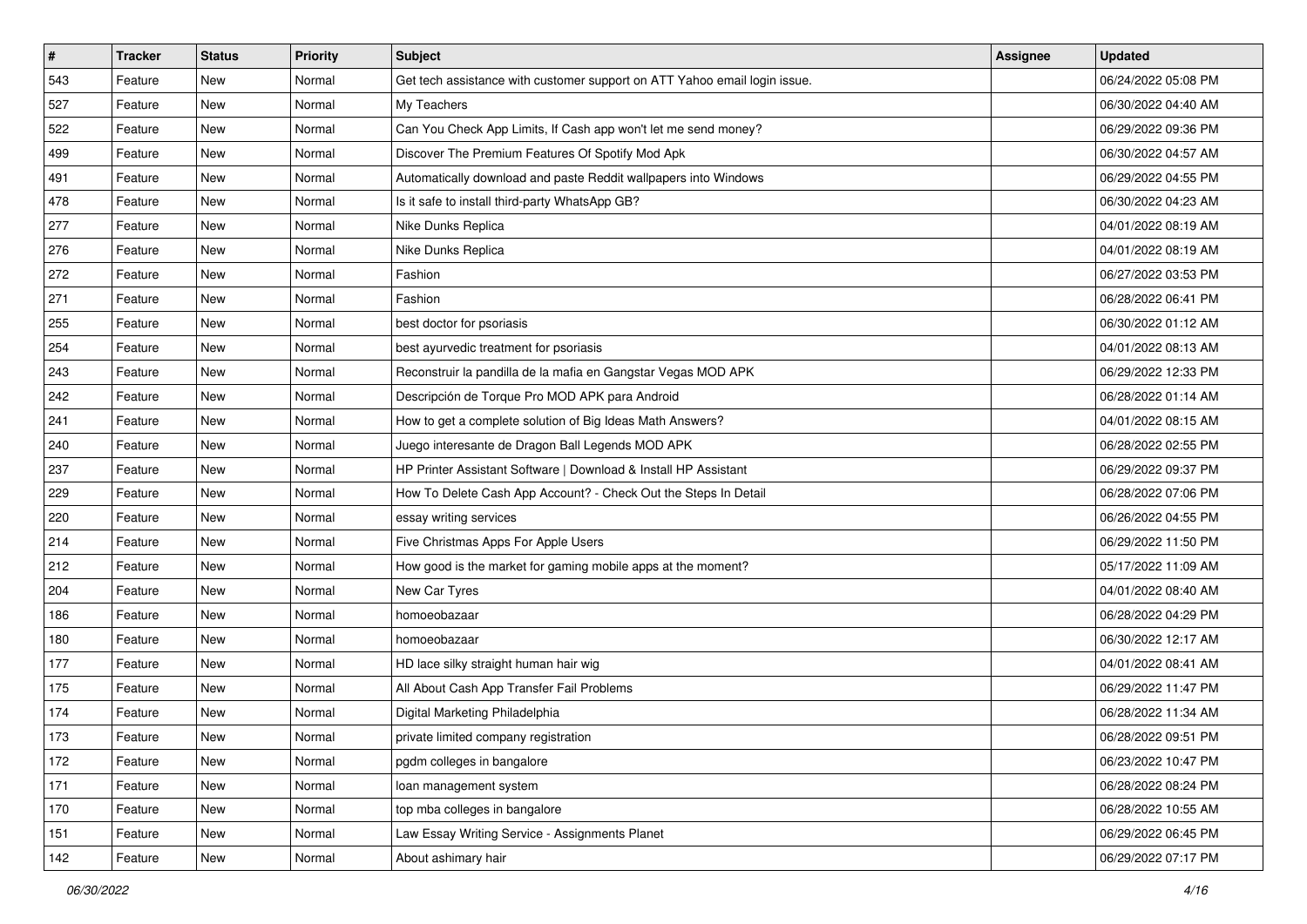| $\vert$ # | <b>Tracker</b> | <b>Status</b> | <b>Priority</b> | <b>Subject</b>                                                | <b>Assignee</b>        | <b>Updated</b>      |
|-----------|----------------|---------------|-----------------|---------------------------------------------------------------|------------------------|---------------------|
| 141       | Feature        | New           | Normal          | Something about jerry curly                                   |                        | 06/30/2022 03:48 AM |
| 127       | Feature        | New           | Normal          | replica af1                                                   |                        | 04/01/2022 07:55 AM |
| 126       | Feature        | New           | Normal          | Stussy Air Force 1 replica                                    |                        | 06/30/2022 01:11 AM |
| 511       | Feature        | New           | Normal          | Fashion                                                       | Anonymous              | 06/27/2022 12:17 AM |
| 510       | Feature        | New           | Normal          | Fashion                                                       | Anonymous              | 06/29/2022 11:10 PM |
| 509       | Feature        | New           | Normal          | Fashion                                                       | Anonymous              | 06/29/2022 11:19 AM |
| 281       | Feature        | New           | Normal          | what are the types of Ringtones?                              | Anonymous              | 06/30/2022 12:04 AM |
| 1109      | Feature        | New           | Normal          | Six Guns Mod Apk Answers Your Questions                       | Christophe<br>Garion   | 06/26/2022 09:12 AM |
| 1037      | Feature        | New           | Normal          | 1p lsd                                                        | Christophe<br>Garion   | 05/19/2022 05:25 AM |
| 899       | Feature        | New           | Normal          | Application of Optical Fiber Gyroscope                        | Christophe<br>Garion   | 04/02/2022 11:23 AM |
| 1017      | Feature        | <b>New</b>    | Normal          | fleeing the complex                                           | Hamza<br>Bourbouh      | 05/13/2022 06:33 AM |
| 960       | Feature        | <b>New</b>    | Normal          | Zooming Instagram Picture In Full HD                          | Pierre-Loïc<br>Garoche | 06/26/2022 07:18 AM |
| 868       | Feature        | <b>New</b>    | Normal          | What Is the Role of a Graphic Designer?                       | Pierre-Loïc<br>Garoche | 04/01/2022 09:12 AM |
| 866       | Feature        | New           | Normal          | Northern Ireland Dissertation Writing Service                 | Pierre-Loïc<br>Garoche | 04/01/2022 09:12 AM |
| 824       | Feature        | New           | Normal          | How to watch Fox News on my Smart TV or similar devices?      | Pierre-Loïc<br>Garoche | 06/27/2022 08:32 PM |
| 823       | Feature        | New           | Normal          | How much does Disney Plus cost?                               | Pierre-Loïc<br>Garoche | 06/27/2022 04:05 AM |
| 779       | Feature        | <b>New</b>    | Normal          | Latest Whatsapp groups for Teens                              | Pierre-Loïc<br>Garoche | 06/27/2022 08:15 PM |
| 606       | Feature        | New           | Normal          | Play unblocked cookie crush 3                                 | Pierre-Loïc<br>Garoche | 06/29/2022 01:42 AM |
| 572       | Feature        | New           | Normal          | New features of WhatsApp Plus on Android phones               | Pierre-Loïc<br>Garoche | 06/29/2022 04:10 PM |
| 521       | Feature        | New           | Normal          | Check out the Cash app Card balance for an overdraft.         | Pierre-Loïc<br>Garoche | 06/29/2022 02:34 PM |
| 263       | Feature        | New           | Normal          | Wrecked Car Is Nothing But A Worthless                        | Pierre-Loïc<br>Garoche | 06/30/2022 06:15 AM |
| 224       | Feature        | New           | Normal          | Instant Personal Loan                                         | Pierre-Loïc<br>Garoche | 06/28/2022 04:40 PM |
| 63        | Feature        | New           | Normal          | Skip normalization step in mutation generation if it possible | Pierre-Loïc<br>Garoche | 06/29/2022 08:54 AM |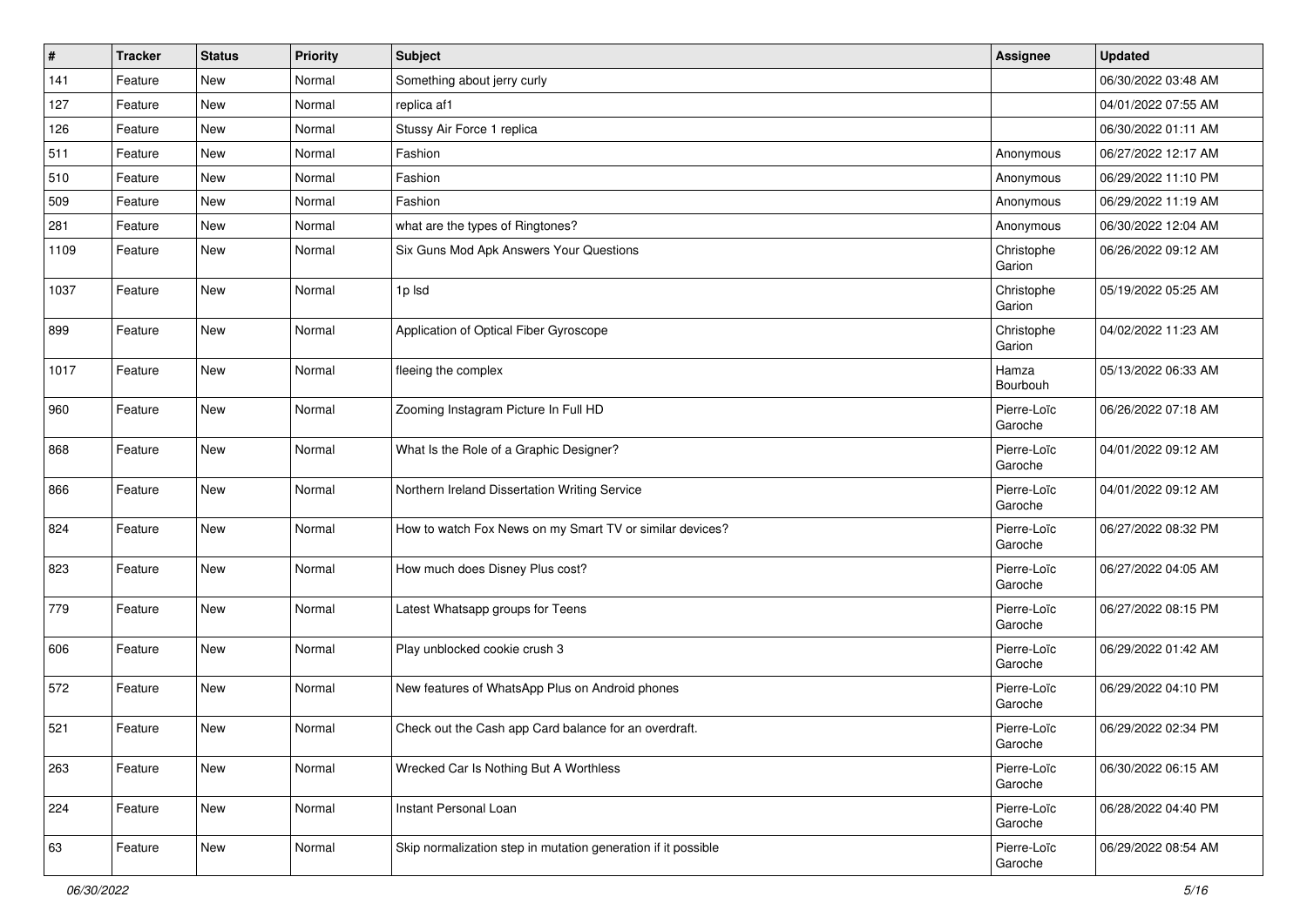| $\vert$ # | <b>Tracker</b> | <b>Status</b> | <b>Priority</b> | <b>Subject</b>                                                                                                                                           | <b>Assignee</b>        | <b>Updated</b>      |
|-----------|----------------|---------------|-----------------|----------------------------------------------------------------------------------------------------------------------------------------------------------|------------------------|---------------------|
| 896       | Feature        | New           | Normal          | Application of North Finder in Mining Industry                                                                                                           | <b>Xavier Thirioux</b> | 04/01/2022 09:49 AM |
| 1132      | <b>Bug</b>     | New           | Normal          | Registration process on Huobi                                                                                                                            |                        | 06/30/2022 05:10 AM |
| 1131      | <b>Bug</b>     | New           | Normal          | Calculatrice Forex pour calculer les paramètres de la copie des transactions                                                                             |                        | 06/29/2022 07:24 PM |
| 1129      | Bug            | New           | Normal          | how to enable direct deposit on cash app?                                                                                                                |                        | 06/28/2022 10:44 AM |
| 1127      | Bug            | <b>New</b>    | Normal          | Is there any support to find Google Feud answers?                                                                                                        |                        | 06/27/2022 04:27 AM |
| 1126      | Bug            | New           | Normal          | 1PLSD                                                                                                                                                    |                        | 06/25/2022 09:36 AM |
| 1125      | Bug            | New           | Normal          | What is Wordscapes?                                                                                                                                      |                        | 06/24/2022 09:05 AM |
| 1124      | Bug            | New           | Normal          | Cookie clicker unblocked                                                                                                                                 |                        | 06/24/2022 05:14 AM |
| 1123      | Bug            | New           | Normal          | Where To Watch FIFA World Cup 2022                                                                                                                       |                        | 06/24/2022 03:51 AM |
| 1122      | Bug            | New           | Normal          | Count the number of words on the Microsoft Word application in the phone                                                                                 |                        | 06/23/2022 04:19 AM |
| 1121      | <b>Bug</b>     | New           | Normal          | LustreC do not run                                                                                                                                       |                        | 06/22/2022 08:43 AM |
| 1120      | Bug            | New           | Normal          | Summary of 5 best coloring apps on phones                                                                                                                |                        | 06/26/2022 11:32 AM |
| 1119      | Bug            | New           | Normal          | Klondike Solitaire                                                                                                                                       |                        | 06/27/2022 03:00 PM |
| 1118      | Bug            | New           | Normal          | Gameplay Minecraft                                                                                                                                       |                        | 06/27/2022 10:33 AM |
| 1117      | Bug            | New           | Normal          | Equal Words - Word search game for PC and Windows Phone                                                                                                  |                        | 06/29/2022 04:58 AM |
| 1116      | Bug            | New           | Normal          | ipTV smarts pro                                                                                                                                          |                        | 06/29/2022 09:27 AM |
| 1115      | Bug            | New           | Normal          | How to access your saved favorite Tiktok                                                                                                                 |                        | 06/28/2022 03:59 PM |
| 1114      | Bug            | <b>New</b>    | Normal          | To control the car, all you must do is click to go left or right and release the button to go straight.                                                  |                        | 06/29/2022 09:05 AM |
| 1113      | Bug            | New           | Normal          | Press the button to control your car                                                                                                                     |                        | 06/20/2022 12:09 PM |
| 1112      | <b>Bug</b>     | New           | Normal          | What Cash App Policy Says If Random Person Sent Me Money On Cash App?                                                                                    |                        | 06/27/2022 02:39 AM |
| 1111      | Bug            | New           | Normal          | LOLBeans is a fun battle royale game where you race with other players while avoiding obstacles. Reach<br>the end of the course in competitive gameplay! |                        | 06/26/2022 09:17 AM |
| 1108      | Bug            | <b>New</b>    | Normal          | Six Guns Mod Apk Answers Your Questions                                                                                                                  |                        | 06/26/2022 06:26 PM |
| 1106      | <b>Bug</b>     | New           | Normal          | How Do I Get Cash App ++ Without Confronting Any Technical Glitches?                                                                                     |                        | 06/25/2022 09:53 PM |
| 1104      | <b>Bug</b>     | New           | Normal          | Idle game fix bug                                                                                                                                        |                        | 06/26/2022 06:52 PM |
| 1103      | Bug            | <b>New</b>    | Normal          | Idle game fix bug                                                                                                                                        |                        | 06/25/2022 09:08 PM |
| 1102      | <b>Bug</b>     | New           | Normal          | Charlottesville Travel Guide?                                                                                                                            |                        | 06/26/2022 07:44 AM |
| 1101      | <b>Bug</b>     | New           | Normal          | How to Delete Cash App History at once?                                                                                                                  |                        | 06/27/2022 01:33 PM |
| 1098      | <b>Bug</b>     | New           | Normal          | Life of a Fisherman                                                                                                                                      |                        | 06/26/2022 05:16 PM |
| 1097      | <b>Bug</b>     | New           | Normal          | Race and experience new life.                                                                                                                            |                        | 06/26/2022 04:22 PM |
| 1096      | Bug            | New           | Normal          | Race and experience new life.                                                                                                                            |                        | 06/26/2022 06:07 PM |
| 1094      | Bug            | New           | Normal          | What time does direct deposit hit Cash App?                                                                                                              |                        | 06/14/2022 03:27 PM |
| 1092      | <b>Bug</b>     | New           | Normal          | Ellison Estate Vineyard                                                                                                                                  |                        | 06/20/2022 12:03 PM |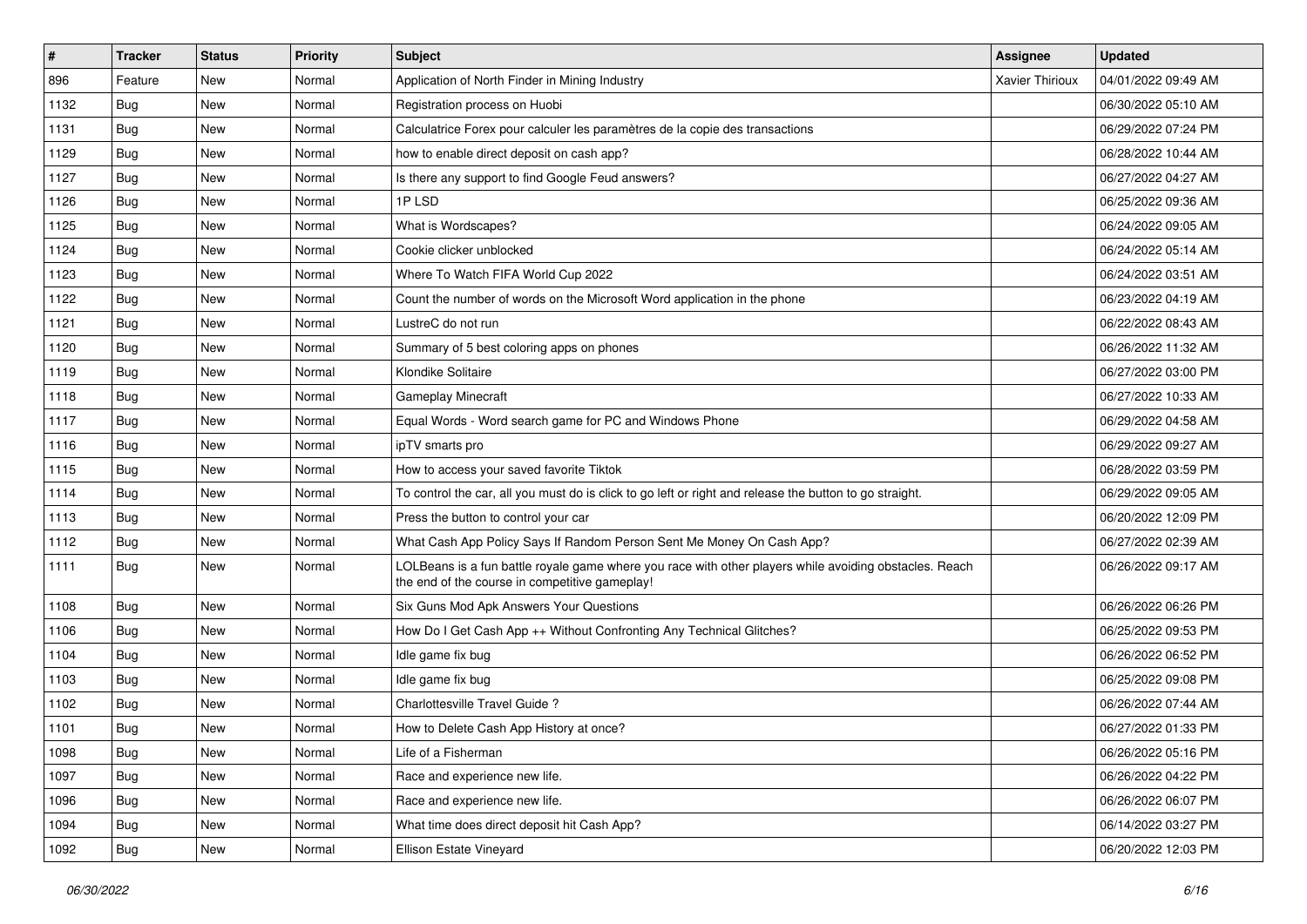| $\pmb{\#}$ | <b>Tracker</b> | <b>Status</b> | <b>Priority</b> | <b>Subject</b>                                               | <b>Assignee</b> | <b>Updated</b>      |
|------------|----------------|---------------|-----------------|--------------------------------------------------------------|-----------------|---------------------|
| 1091       | <b>Bug</b>     | New           | Normal          | Find family fun indoors and outdoors in the Jungfrau Region  |                 | 06/14/2022 09:33 AM |
| 1090       | <b>Bug</b>     | New           | Normal          | Pay Someone To Do My Assignment                              |                 | 06/11/2022 03:15 PM |
| 1089       | Bug            | New           | Normal          | Pay Someone To Do My Assignment                              |                 | 06/15/2022 04:44 AM |
| 1087       | Bug            | New           | Normal          | How do new writers start out?                                |                 | 06/29/2022 10:43 AM |
| 1084       | Bug            | New           | Normal          | <b>Trippie Redd</b>                                          |                 | 06/11/2022 09:05 AM |
| 1083       | <b>Bug</b>     | New           | Normal          | coin base review                                             |                 | 06/11/2022 09:13 AM |
| 1082       | <b>Bug</b>     | New           | Normal          | Reset chime bank password without phone number               |                 | 06/15/2022 11:56 AM |
| 1080       | <b>Bug</b>     | New           | Normal          | How to use Math Wallet   Nexo wallet   CoinTiger Exchange    |                 | 06/15/2022 11:56 AM |
| 1079       | <b>Bug</b>     | New           | Normal          | How to get cheap psychology assignment?                      |                 | 06/15/2022 06:00 AM |
| 1078       | Bug            | New           | Normal          | What Bank Is Cash App On Plaid? Find Clarity And Assistance  |                 | 06/15/2022 11:56 AM |
| 1077       | <b>Bug</b>     | New           | Normal          | Les excellentes façons d'utiliser ces images                 |                 | 06/29/2022 12:54 PM |
| 1076       | <b>Bug</b>     | New           | Normal          | DedicatedHosting4u                                           |                 | 06/11/2022 09:15 AM |
| 1073       | Bug            | New           | Normal          | Cricut Design Space                                          |                 | 06/07/2022 09:34 PM |
| 1072       | Bug            | New           | Normal          | ij.start canon                                               |                 | 06/21/2022 06:56 PM |
| 1071       | Bug            | New           | Normal          | Cinema HD Review - Cinemahdy2.net                            |                 | 06/21/2022 06:54 PM |
| 1069       | Bug            | New           | Normal          | how to get cash app support phone number 24*7 available      |                 | 06/29/2022 05:37 PM |
| 1068       | <b>Bug</b>     | New           | Normal          | 123.hp.com/laserjet                                          |                 | 05/31/2022 12:22 PM |
| 1067       | Bug            | New           | Normal          | Cricut.com/setup                                             |                 | 05/31/2022 12:19 PM |
| 1065       | <b>Bug</b>     | New           | Normal          | The top foreign language training game in 2022               |                 | 06/07/2022 04:05 AM |
| 1063       | <b>Bug</b>     | New           | Normal          | 123.hp.com/laserjet                                          |                 | 05/28/2022 12:27 PM |
| 1062       | <b>Bug</b>     | New           | Normal          | Cricut.com/setup                                             |                 | 05/28/2022 12:26 PM |
| 1061       | <b>Bug</b>     | New           | Normal          | Cricut.com/setup                                             |                 | 05/28/2022 12:24 PM |
| 1060       | Bug            | New           | Normal          | How to Use Panda Helper to Speed Up Your iOS                 |                 | 05/28/2022 09:12 AM |
| 1059       | <b>Bug</b>     | New           | Normal          | 123.hp.com/laserjet                                          |                 | 05/28/2022 08:29 AM |
| 1058       | <b>Bug</b>     | New           | Normal          | Cricut.com/setup                                             |                 | 05/28/2022 08:28 AM |
| 1057       | Bug            | New           | Normal          | <b>CCPlay Education Edition APK</b>                          |                 | 06/07/2022 04:07 AM |
| 1053       | <b>Bug</b>     | New           | Normal          | Game Geometry Dash                                           |                 | 05/26/2022 11:30 AM |
| 1052       | Bug            | New           | Normal          | Build Now GG is a new battle royale game.                    |                 | 05/26/2022 04:24 AM |
| 1051       | Bug            | New           | Normal          | <b>Dental Supplies USA</b>                                   |                 | 06/11/2022 09:20 PM |
| 1048       | <b>Bug</b>     | New           | Normal          | So zeigen Sie ein Instagram-Profilbild an und vergrößern es  |                 | 05/25/2022 06:56 AM |
| 1046       | Bug            | New           | Normal          | 123.hp.com/laserjet                                          |                 | 05/24/2022 10:46 AM |
| 1045       | Bug            | New           | Normal          | Cricut.com/setup                                             |                 | 05/24/2022 10:45 AM |
| 1044       | <b>Bug</b>     | New           | Normal          | Can I Disapprove If Random Person Sent Me Money On Cash App? |                 | 05/26/2022 03:51 PM |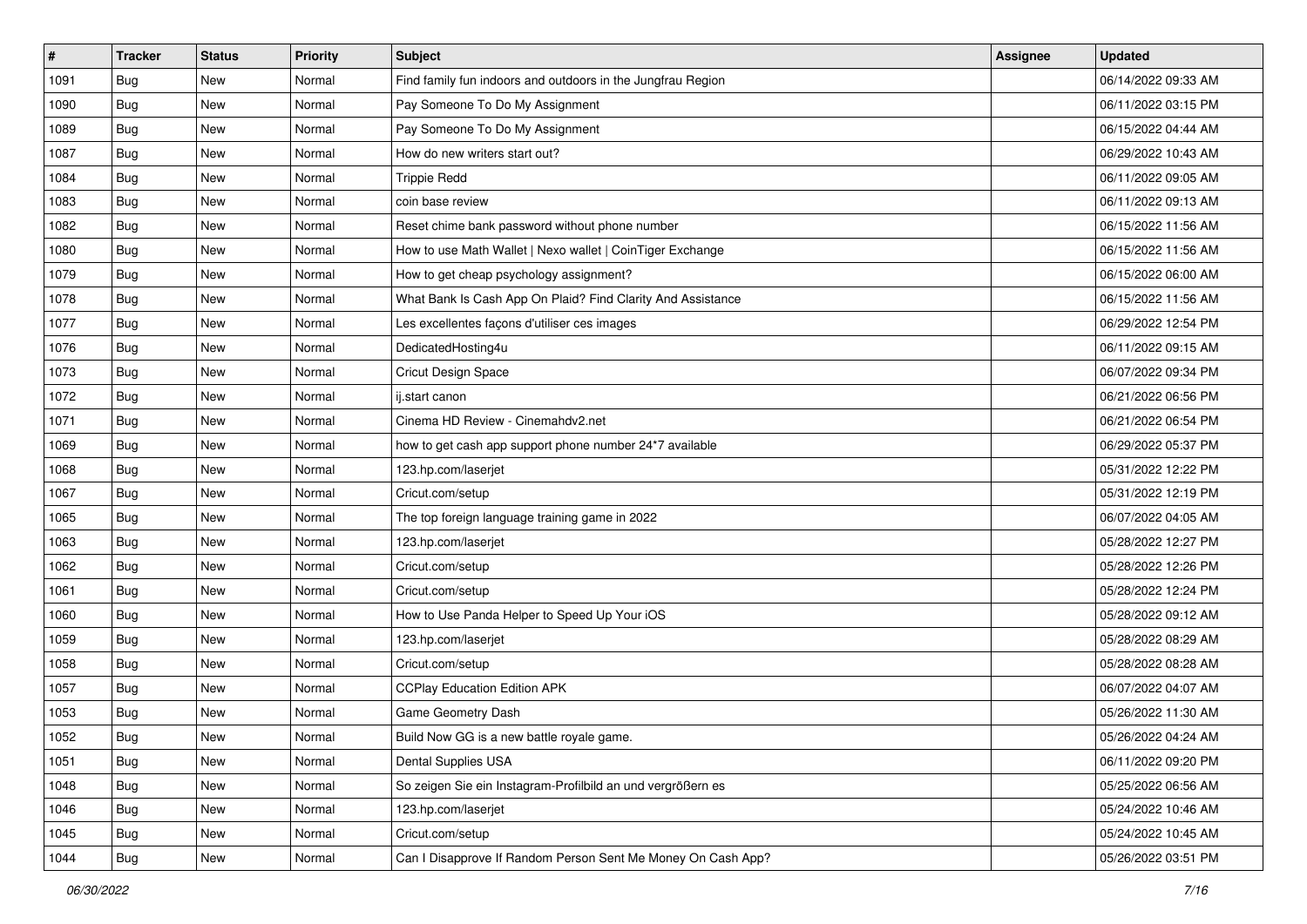| #    | <b>Tracker</b> | <b>Status</b> | <b>Priority</b> | <b>Subject</b>                                                             | <b>Assignee</b> | <b>Updated</b>      |
|------|----------------|---------------|-----------------|----------------------------------------------------------------------------|-----------------|---------------------|
| 1043 | <b>Bug</b>     | New           | Normal          | What Is The Right Way To Troubleshoot Cash App Transfer Failed Problems?   |                 | 05/25/2022 01:16 PM |
| 1042 | Bug            | New           | Normal          | How to set up direct deposit on cash app?                                  |                 | 05/25/2022 01:17 PM |
| 1041 | <b>Bug</b>     | New           | Normal          | Count words in Word on the computer                                        |                 | 05/27/2022 02:16 PM |
| 1040 | <b>Bug</b>     | New           | Normal          | thabet                                                                     |                 | 05/19/2022 08:05 PM |
| 1039 | Bug            | New           | Normal          | How to Get Tickmill Bonuses for Free                                       |                 | 05/26/2022 05:43 PM |
| 1036 | <b>Bug</b>     | New           | Normal          | <b>VPS Material</b>                                                        |                 | 05/18/2022 09:34 PM |
| 1034 | <b>Bug</b>     | New           | Normal          | Download Teaching Feeling For Android                                      |                 | 05/20/2022 09:25 AM |
| 1033 | Bug            | New           | Normal          | The best slope 2 online games to play right now                            |                 | 05/17/2022 10:55 AM |
| 1032 | <b>Bug</b>     | New           | Normal          | How To Play The Wordle Game                                                |                 | 05/17/2022 10:37 AM |
| 1031 | Bug            | New           | Normal          | <b>IAFT Traders Union</b>                                                  |                 | 05/16/2022 03:14 PM |
| 1030 | Bug            | New           | Normal          | <b>IAFT Traders Union</b>                                                  |                 | 05/16/2022 03:13 PM |
| 1029 | <b>Bug</b>     | New           | Normal          | 5 Reasons Why People Love Coloring Pages?                                  |                 | 05/16/2022 11:53 AM |
| 1028 | Bug            | New           | Normal          | The Best Free Online Game to Play with Friends                             |                 | 05/16/2022 05:00 AM |
| 1027 | <b>Bug</b>     | New           | Normal          | Word hurdle: Viral and Fun Online Game                                     |                 | 06/25/2022 06:13 PM |
| 1026 | <b>Bug</b>     | New           | Normal          | New Puzzle Game for All Age - Dordle                                       |                 | 06/25/2022 06:17 PM |
| 1025 | <b>Bug</b>     | New           | Normal          | how to change the logo in wordpress                                        |                 | 06/25/2022 06:20 PM |
| 1024 | <b>Bug</b>     | New           | Normal          | How to choose the right broker                                             |                 | 06/25/2022 06:23 PM |
| 1023 | Bug            | New           | Normal          | Questions That Are Typically Asked About Trap The Cat                      |                 | 05/14/2022 03:51 AM |
| 1022 | <b>Bug</b>     | New           | Normal          | 123.hp.com/laserjet                                                        |                 | 05/13/2022 01:25 PM |
| 1021 | <b>Bug</b>     | New           | Normal          | Cricut.com/setup                                                           |                 | 05/26/2022 12:21 AM |
| 1020 | <b>Bug</b>     | New           | Normal          | Cricut.com/setup                                                           |                 | 05/13/2022 11:14 AM |
| 1019 | <b>Bug</b>     | New           | Normal          | Cricut.com/setup                                                           |                 | 05/13/2022 11:13 AM |
| 1018 | Bug            | New           | Normal          | So erhalten Sie ein kostenloses Hörbuch                                    |                 | 06/29/2022 11:27 AM |
| 1016 | <b>Bug</b>     | New           | Normal          | Klondike Solitaire                                                         |                 | 05/12/2022 09:03 AM |
| 1015 | <b>Bug</b>     | New           | Normal          | Is it possible to send books for free?                                     |                 | 05/11/2022 04:05 PM |
| 1014 | Bug            | New           | Normal          | how to get chime routing and account number ? chime routing number florida |                 | 05/11/2022 12:42 PM |
| 1013 | <b>Bug</b>     | New           | Normal          | ij.start canon                                                             |                 | 05/11/2022 11:31 AM |
| 1012 | <b>Bug</b>     | New           | Normal          | Cricut.com/setup                                                           |                 | 05/11/2022 11:30 AM |
| 1011 | Bug            | New           | Normal          | Summary of 10 best coloring apps on phones                                 |                 | 05/11/2022 10:58 AM |
| 1009 | <b>Bug</b>     | New           | Normal          | How to change routing number on Cash App?                                  |                 | 05/11/2022 07:13 AM |
| 1008 | Bug            | New           | Normal          | Who was the first black woman to anchor a newscast?                        |                 | 05/10/2022 03:13 PM |
| 1007 | Bug            | New           | Normal          | "ij.start canon                                                            |                 | 05/18/2022 10:40 AM |
| 1006 | <b>Bug</b>     | New           | Normal          | Cricut.com/setup                                                           |                 | 05/10/2022 01:22 PM |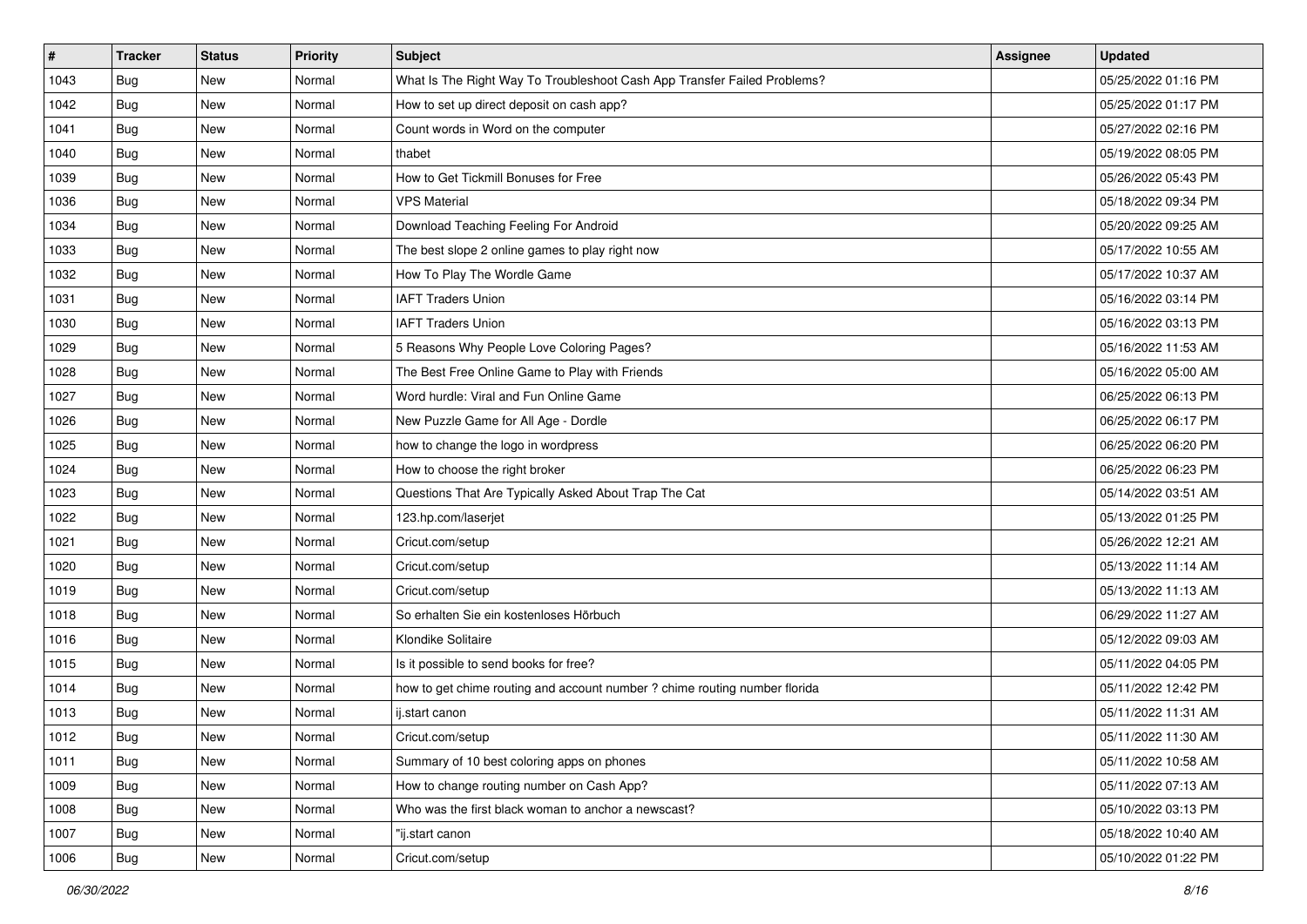| $\vert$ # | <b>Tracker</b> | <b>Status</b> | <b>Priority</b> | Subject                                                                     | <b>Assignee</b> | <b>Updated</b>      |
|-----------|----------------|---------------|-----------------|-----------------------------------------------------------------------------|-----------------|---------------------|
| 1004      | Bug            | New           | Normal          | you get to pinch and drag a man with a very flexible face                   |                 | 05/10/2022 10:59 AM |
| 1002      | <b>Bug</b>     | New           | Normal          | <b>Chemistry Assignment Help</b>                                            |                 | 06/04/2022 09:58 AM |
| 1001      | <b>Bug</b>     | New           | Normal          | Venmo Keep Saying Error?                                                    |                 | 06/27/2022 02:20 AM |
| 999       | <b>Bug</b>     | New           | Normal          | Is there a way to find Google Feud answers?                                 |                 | 06/28/2022 01:27 AM |
| 998       | <b>Bug</b>     | New           | Normal          | Is It Hard to Solve Wordle An                                               |                 | 06/27/2022 12:24 AM |
| 997       | Bug            | New           | Normal          | 123.hp.com/laserjet                                                         |                 | 06/28/2022 09:48 AM |
| 996       | Bug            | New           | Normal          | Cricut.com/setup                                                            |                 | 06/27/2022 07:12 AM |
| 993       | Bug            | New           | Normal          | IO Games Free Online                                                        |                 | 06/26/2022 09:41 AM |
| 992       | <b>Bug</b>     | New           | Normal          | So vergrößern Sie Ihr Instagram-Profilbild                                  |                 | 06/26/2022 11:29 PM |
| 991       | Bug            | New           | Normal          | <b>MDMA MOLLY</b>                                                           |                 | 05/03/2022 12:03 AM |
| 990       | <b>Bug</b>     | New           | Normal          | Mushrooms                                                                   |                 | 06/26/2022 05:41 AM |
| 989       | Bug            | New           | Normal          | Barewoods Wax Cigar                                                         |                 | 06/26/2022 09:19 AM |
| 988       | Bug            | New           | Normal          | <b>Medicinal Mushrooms</b>                                                  |                 | 06/27/2022 09:33 AM |
| 987       | <b>Bug</b>     | New           | Normal          | <b>Medicinal Mushrooms</b>                                                  |                 | 06/27/2022 07:13 PM |
| 985       | <b>Bug</b>     | New           | Normal          | Find out the vitality of Facebook Phone Number:                             |                 | 06/27/2022 05:39 AM |
| 984       | <b>Bug</b>     | New           | Normal          | How to disable, permanently delete Twitter account on phone, PC             |                 | 06/26/2022 08:28 AM |
| 983       | <b>Bug</b>     | New           | Normal          | Finding issue in tekken 3 game?                                             |                 | 06/28/2022 03:26 AM |
| 982       | <b>Bug</b>     | New           | Normal          | Five sites that let you download free scenarios for your iPhone             |                 | 05/07/2022 09:34 PM |
| 981       | <b>Bug</b>     | New           | Normal          | VidMate Mod APK                                                             |                 | 06/28/2022 11:24 AM |
| 980       | <b>Bug</b>     | New           | Normal          | Free Gas Cards for the Unemployed                                           |                 | 06/28/2022 02:54 PM |
| 979       | Bug            | New           | Normal          | Free Gas Cards for the Unemployed                                           |                 | 06/25/2022 09:02 PM |
| 978       | Bug            | New           | Normal          | Delamore Lodge is a place to stay.                                          |                 | 06/27/2022 04:57 AM |
| 977       | Bug            | New           | Normal          | Fans of the Old Country will like this book.                                |                 | 06/26/2022 05:54 AM |
| 975       | <b>Bug</b>     | New           | Normal          | Payback 2 Mod APK                                                           |                 | 05/05/2022 10:56 AM |
| 974       | Bug            | New           | Normal          | Watch NCAA Football Live Streaming Free                                     |                 | 06/26/2022 05:33 PM |
| 972       | Bug            | New           | Normal          | How To Borrow Money From The Cash App? Get To Know About The Same           |                 | 04/25/2022 07:30 AM |
| 971       | <b>Bug</b>     | New           | Normal          | How Do I Check Balance On Cash App Card With Optimum Ease?                  |                 | 06/27/2022 08:16 PM |
| 970       | Bug            | New           | Normal          | The Amount Of Time Does Cash App Direct Deposit Time Take?                  |                 | 06/26/2022 07:32 PM |
| 969       | Bug            | New           | Normal          | Watch NCAA Football Live Match Free                                         |                 | 06/28/2022 01:31 PM |
| 966       | Bug            | New           | Normal          | How to Download the Filmes                                                  |                 | 06/27/2022 03:25 AM |
| 965       | <b>Bug</b>     | New           | Normal          | Go with cash app customer service to know where I can load my cash app card |                 | 06/28/2022 04:30 AM |
| 964       | <b>Bug</b>     | New           | Normal          | Can I Fix Cash App Transfer Failed Issues By Adding Sufficient Funds?       |                 | 06/26/2022 07:21 AM |
| 962       | <b>Bug</b>     | New           | Normal          | Kostenlose Hörbücher                                                        |                 | 06/26/2022 10:45 PM |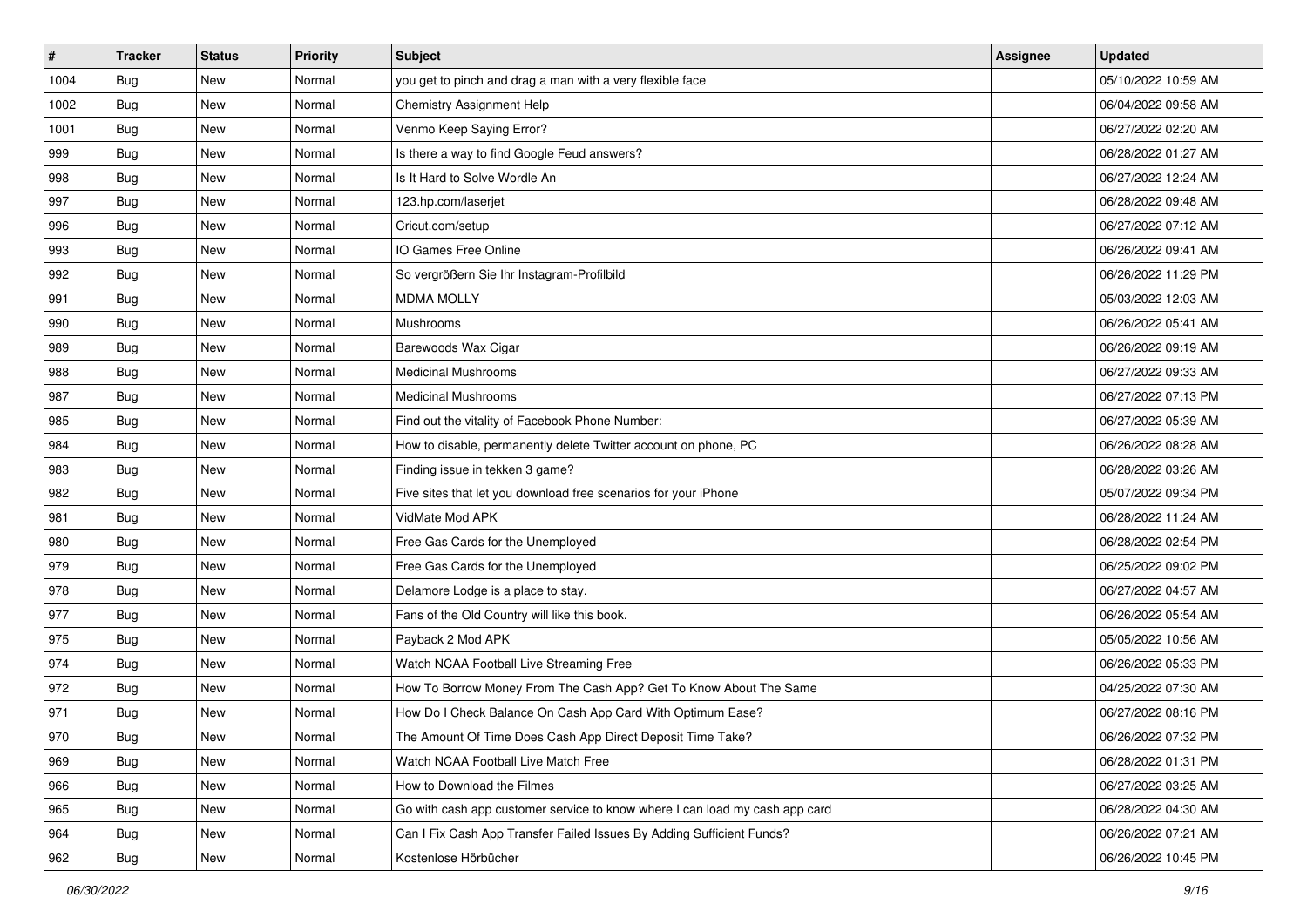| $\vert$ # | <b>Tracker</b> | <b>Status</b> | <b>Priority</b> | <b>Subject</b>                                                                         | Assignee | <b>Updated</b>      |
|-----------|----------------|---------------|-----------------|----------------------------------------------------------------------------------------|----------|---------------------|
| 961       | <b>Bug</b>     | New           | Normal          | TeaTv is an Android                                                                    |          | 06/26/2022 02:02 PM |
| 959       | <b>Bug</b>     | <b>New</b>    | Normal          | Get connected with cash app team-How to get money off cash app at walmart without card |          | 06/27/2022 08:52 AM |
| 958       | <b>Bug</b>     | New           | Normal          | Avail Cash app support service to know Sutton bank cash app number                     |          | 06/26/2022 08:46 AM |
| 957       | <b>Bug</b>     | New           | Normal          | From Where I Can Get Cheap Writing Services?                                           |          | 04/20/2022 05:06 AM |
| 956       | Bug            | <b>New</b>    | Normal          | FNF Free Mods Online                                                                   |          | 06/25/2022 09:59 PM |
| 954       | Bug            | New           | Normal          | AZ Screen Recorder Mod                                                                 |          | 06/25/2022 11:24 PM |
| 953       | Bug            | New           | Normal          | Manga Dogs - Read Your Favorite Comics on Your Smartphone                              |          | 06/27/2022 03:53 PM |
| 952       | <b>Bug</b>     | New           | Normal          | Canon IJ Network Tool                                                                  |          | 06/26/2022 10:35 AM |
| 951       | <b>Bug</b>     | New           | Normal          | Canon.com/ijsetup                                                                      |          | 06/27/2022 07:56 PM |
| 950       | Bug            | New           | Normal          | ij.start canon                                                                         |          | 06/26/2022 04:35 AM |
| 949       | <b>Bug</b>     | New           | Normal          | <b>Educational Games</b>                                                               |          | 06/15/2022 09:11 PM |
| 948       | Bug            | New           | Normal          | Canon IJ Network Tool                                                                  |          | 06/27/2022 09:30 PM |
| 947       | Bug            | New           | Normal          | is Disney Now and Disney Plus different?                                               |          | 04/14/2022 09:53 AM |
| 946       | <b>Bug</b>     | New           | Normal          | What is Plex and Is Plex Legal?                                                        |          | 06/26/2022 05:23 AM |
| 945       | <b>Bug</b>     | New           | Normal          | TikTok 18 Mod Apk For Your Android                                                     |          | 04/13/2022 09:32 AM |
| 943       | <b>Bug</b>     | New           | Normal          | ij.start canon                                                                         |          | 04/13/2022 08:52 AM |
| 942       | <b>Bug</b>     | New           | Normal          | Canon IJ Network Tool                                                                  |          | 04/13/2022 08:45 AM |
| 941       | <b>Bug</b>     | <b>New</b>    | Normal          | is Disney Now and Disney Plus different?                                               |          | 06/26/2022 12:10 PM |
| 940       | <b>Bug</b>     | New           | Normal          | What is Plex and Is Plex Legal?                                                        |          | 06/26/2022 04:50 PM |
| 935       | <b>Bug</b>     | <b>New</b>    | Normal          | MovieBox Pro Apk - Watch Movies and TV Shows on Your Android Phone                     |          | 06/26/2022 04:11 AM |
| 934       | Bug            | New           | Normal          | MovieBox Pro Apk - Watch Movies and TV Shows on Your Android Phone                     |          | 05/10/2022 11:01 AM |
| 933       | <b>Bug</b>     | <b>New</b>    | Normal          | How Can I Watch Movies on My Mobile Phone                                              |          | 06/24/2022 12:55 AM |
| 932       | Bug            | <b>New</b>    | Normal          | The best epic, long-playing PC games will consume days of your life.                   |          | 05/15/2022 07:44 PM |
| 930       | <b>Bug</b>     | New           | Normal          | The best free games online                                                             |          | 04/12/2022 09:05 AM |
| 929       | <b>Bug</b>     | New           | Normal          | Canon IJ Network Tool                                                                  |          | 04/12/2022 08:32 AM |
| 928       | Bug            | New           | Normal          | How Does Sutton Bank Cash App Customer Service Help In Answering Your Questions?       |          | 04/12/2022 11:36 AM |
| 926       | <b>Bug</b>     | New           | Normal          | tavor 7                                                                                |          | 06/22/2022 05:08 PM |
| 925       | Bug            | New           | Normal          | tavor 7                                                                                |          | 06/15/2022 03:45 AM |
| 924       | <b>Bug</b>     | New           | Normal          | buy tec 9                                                                              |          | 04/11/2022 02:54 PM |
| 923       | <b>Bug</b>     | New           | Normal          | frenchies for sale                                                                     |          | 04/11/2022 02:35 PM |
| 922       | <b>Bug</b>     | New           | Normal          | Why Is The Need For Assignment Writing Services?                                       |          | 06/29/2022 06:48 PM |
| 921       | <b>Bug</b>     | New           | Normal          | Canon IJ Network Tool                                                                  |          | 04/11/2022 09:00 AM |
| 920       | <b>Bug</b>     | New           | Normal          | Where I Can Get Essay Writing Services?                                                |          | 04/11/2022 08:35 AM |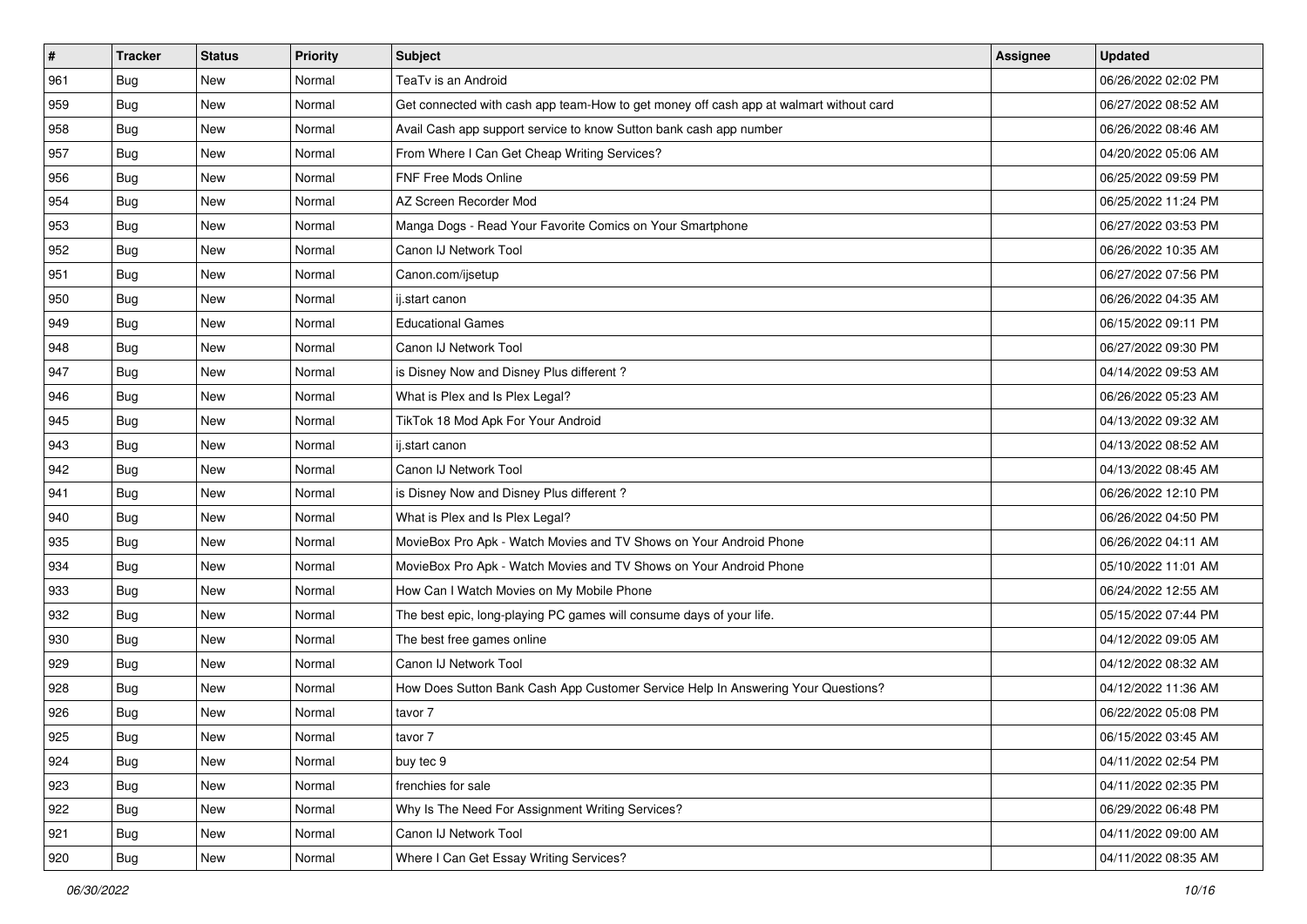| $\sharp$ | <b>Tracker</b> | <b>Status</b> | <b>Priority</b> | <b>Subject</b>                                                              | <b>Assignee</b> | <b>Updated</b>      |
|----------|----------------|---------------|-----------------|-----------------------------------------------------------------------------|-----------------|---------------------|
| 918      | <b>Bug</b>     | New           | Normal          | Antivirus for IOS                                                           |                 | 06/16/2022 10:36 PM |
| 917      | Bug            | <b>New</b>    | Normal          | Random Person Sent Me Money on Cash App-find solution?                      |                 | 04/09/2022 12:32 PM |
| 916      | Bug            | New           | Normal          | How long does it take to write a book?                                      |                 | 04/07/2022 12:15 PM |
| 915      | <b>Bug</b>     | New           | Normal          | Finance dissertation writing                                                |                 | 04/07/2022 09:22 AM |
| 914      | Bug            | New           | Normal          | Wordle: how to play fashion games for free?                                 |                 | 04/07/2022 08:30 AM |
| 913      | <b>Bug</b>     | New           | Normal          | Canon IJ Network Tool                                                       |                 | 04/07/2022 06:21 AM |
| 912      | Bug            | New           | Normal          | Cuphead Mobile Game Review                                                  |                 | 06/09/2022 10:14 AM |
| 911      | <b>Bug</b>     | New           | Normal          | Aluminum Windows & Doors                                                    |                 | 04/06/2022 08:10 PM |
| 910      | Bug            | New           | Normal          | Each content looks unisize or not formated                                  |                 | 04/06/2022 11:21 AM |
| 909      | Bug            | <b>New</b>    | Normal          | Toca Life World APK                                                         |                 | 04/06/2022 04:52 AM |
| 908      | <b>Bug</b>     | New           | Normal          | Toca Life World APK                                                         |                 | 04/06/2022 03:18 AM |
| 907      | Bug            | New           | Normal          | Canon IJ Network Tool                                                       |                 | 04/04/2022 10:43 AM |
| 906      | Bug            | New           | Normal          | How To Change Cash App From Business To Personal Account For Any Reasons?   |                 | 04/04/2022 09:57 AM |
| 905      | <b>Bug</b>     | New           | Normal          | MINI MILITIA MOD APK                                                        |                 | 05/19/2022 01:54 PM |
| 898      | <b>Bug</b>     | <b>New</b>    | Normal          | Shadow Fight 2 Mod APK                                                      |                 | 04/02/2022 09:17 AM |
| 895      | Bug            | New           | Normal          | Cash App Scams                                                              |                 | 06/18/2022 02:36 PM |
| 893      | <b>Bug</b>     | New           | Normal          | klingeltone                                                                 |                 | 04/13/2022 11:06 AM |
| 892      | Bug            | New           | Normal          | Good game                                                                   |                 | 04/01/2022 09:15 AM |
| 891      | Bug            | New           | Normal          | The most interesting game today, have you tried it?                         |                 | 04/01/2022 09:17 AM |
| 889      | Bug            | <b>New</b>    | Normal          | What is Plex and how it's work?                                             |                 | 04/01/2022 09:14 AM |
| 888      | Bug            | New           | Normal          | Is the Fox News Channel on Roku free?                                       |                 | 06/28/2022 06:58 PM |
| 887      | Bug            | New           | Normal          | What is Plex and how it's work?                                             |                 | 04/01/2022 09:16 AM |
| 886      | Bug            | New           | Normal          | Is the Fox News Channel on Roku free?                                       |                 | 06/28/2022 09:36 PM |
| 885      | <b>Bug</b>     | New           | Normal          | How to Install the Tele Latino App For Android                              |                 | 03/28/2022 04:10 AM |
| 884      | Bug            | New           | Normal          | Why do Subway Surfers popular                                               |                 | 04/01/2022 09:16 AM |
| 883      | Bug            | New           | Normal          | Langweilen Sie sich jemals bei der gleichen alten Schriftart auf Instagram? |                 | 04/01/2022 09:16 AM |
| 882      | <b>Bug</b>     | New           | Normal          | How to change bank account on cash app?                                     |                 | 04/01/2022 09:16 AM |
| 880      | I Bug          | New           | Normal          | Why do Subway Surfers popular                                               |                 | 04/01/2022 09:16 AM |
| 878      | <b>Bug</b>     | New           | Normal          | Wie ist instazoom hilfreich beim Herunterladen von Instagram-Profilbildern  |                 | 04/08/2022 09:28 PM |
| 876      | <b>Bug</b>     | New           | Normal          | Download Full-Size Profile Pictures of Your Favorite Users With InstaDP     |                 | 04/01/2022 09:12 AM |
| 875      | <b>Bug</b>     | New           | Normal          | Red ball game                                                               |                 | 04/01/2022 09:15 AM |
| 874      | Bug            | New           | Normal          | Cómo descargar Minecraft Apk                                                |                 | 06/26/2022 08:01 AM |
| 873      | <b>Bug</b>     | New           | Normal          | Klingeltöne mp3                                                             |                 | 04/13/2022 11:03 AM |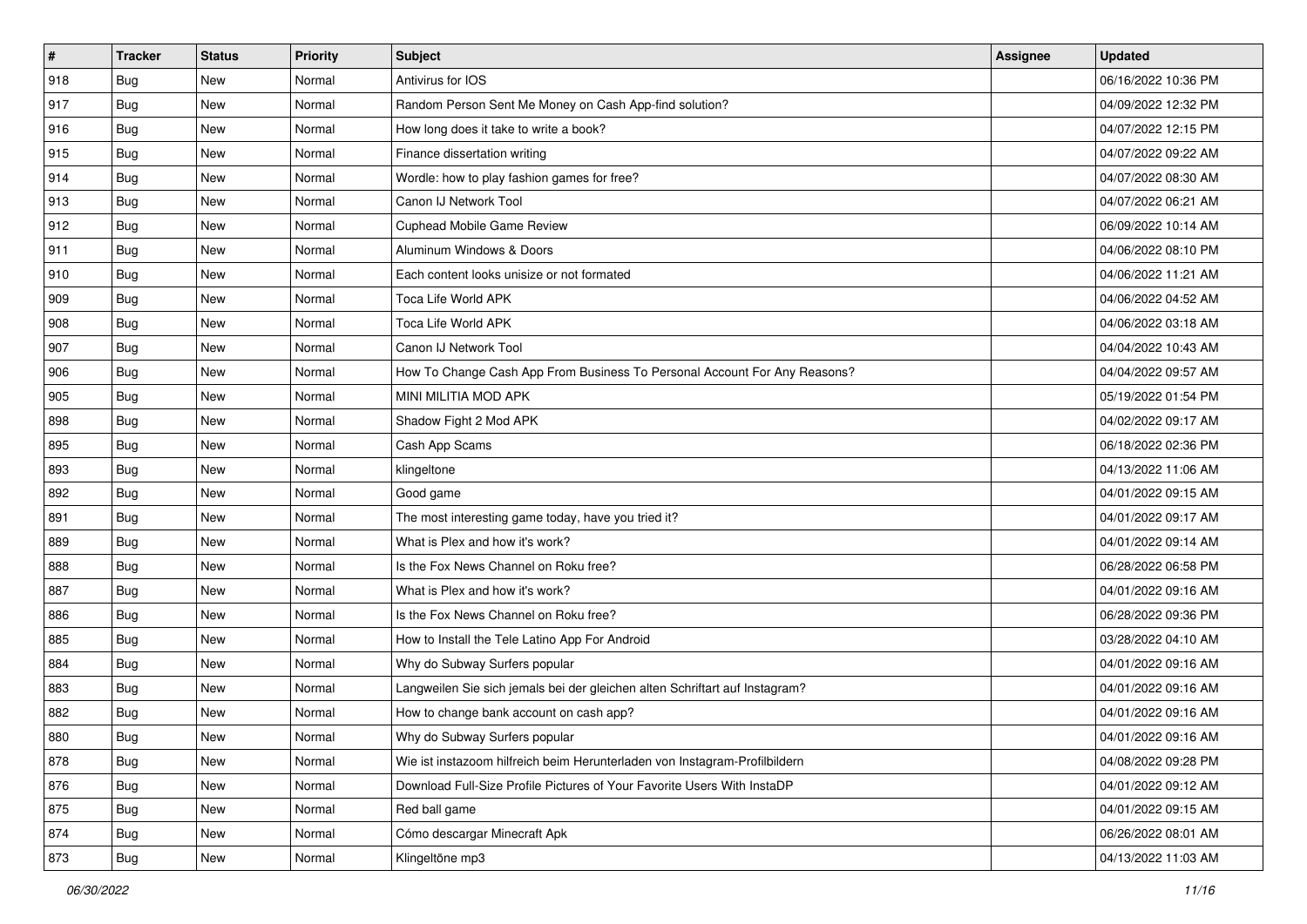| $\vert$ # | <b>Tracker</b> | <b>Status</b> | <b>Priority</b> | Subject                                                                          | Assignee | <b>Updated</b>      |
|-----------|----------------|---------------|-----------------|----------------------------------------------------------------------------------|----------|---------------------|
| 872       | <b>Bug</b>     | New           | Normal          | Poppy Playtime Horror Game Free                                                  |          | 04/01/2022 09:11 AM |
| 870       | Bug            | New           | Normal          | Mahjong Solitaire                                                                |          | 04/01/2022 09:12 AM |
| 869       | <b>Bug</b>     | New           | Normal          | Sonnerie Post Malone 2022                                                        |          | 04/13/2022 11:05 AM |
| 865       | <b>Bug</b>     | New           | Normal          | Canon IJ Printer Utility                                                         |          | 05/18/2022 07:24 PM |
| 864       | <b>Bug</b>     | New           | Normal          | Canon IJ Network Tool                                                            |          | 04/01/2022 09:14 AM |
| 863       | <b>Bug</b>     | New           | Normal          | Canon IJ Network Tool                                                            |          | 04/01/2022 09:12 AM |
| 862       | <b>Bug</b>     | New           | Normal          | none                                                                             |          | 04/01/2022 09:11 AM |
| 859       | <b>Bug</b>     | New           | Normal          | Canon IJ Network Tool                                                            |          | 04/01/2022 09:13 AM |
| 857       | Bug            | New           | Normal          | Welcome to the world of classic retro games                                      |          | 04/01/2022 09:13 AM |
| 856       | Bug            | New           | Normal          | Online Classes Assistance Help For Student                                       |          | 04/01/2022 09:13 AM |
| 855       | <b>Bug</b>     | New           | Normal          | Online Classes Assistance Help For Student                                       |          | 04/01/2022 09:13 AM |
| 854       | <b>Bug</b>     | New           | Normal          | How To Resolve Password Problems Through Facebook Customer Service?              |          | 04/09/2022 06:11 PM |
| 853       | <b>Bug</b>     | New           | Normal          | what is dr laser                                                                 |          | 04/01/2022 09:13 AM |
| 852       | <b>Bug</b>     | New           | Normal          | How to cancel your French Bee flight within 24 hours?                            |          | 04/01/2022 09:13 AM |
| 851       | Bug            | New           | Normal          | Laden Sie den kostenlosen MP3-Klingelton für Ihr Mobiltelefon herunter           |          | 04/01/2022 09:14 AM |
| 850       | <b>Bug</b>     | New           | Normal          | Puppy Playtime APK Android                                                       |          | 04/01/2022 09:14 AM |
| 849       | <b>Bug</b>     | New           | Normal          | FutEmax App Apk - Watch Soccer, Fantasy Football, And More On Your Mobile Device |          | 04/01/2022 09:04 AM |
| 844       | <b>Bug</b>     | New           | Normal          | To know Chime Routing Number call on the helpline number                         |          | 04/01/2022 08:58 AM |
| 843       | <b>Bug</b>     | New           | Normal          | Canon IJ Network Tool                                                            |          | 04/01/2022 08:58 AM |
| 842       | Bug            | New           | Normal          | Join the fun game                                                                |          | 04/01/2022 08:58 AM |
| 841       | Bug            | New           | Normal          | How do I activate FOX NOW?                                                       |          | 04/01/2022 08:58 AM |
| 840       | <b>Bug</b>     | New           | Normal          | Is Tubi really free and legal?                                                   |          | 04/01/2022 08:58 AM |
| 839       | Bug            | New           | Normal          | How do I activate FOX NOW?                                                       |          | 04/01/2022 08:58 AM |
| 838       | <b>Bug</b>     | New           | Normal          | Celebrity Hunter Mod apk - Como instalá-lo                                       |          | 04/01/2022 08:58 AM |
| 836       | Bug            | New           | Normal          | What Is The Required Amount To Pay As Cash App Clearance Fee?                    |          | 04/01/2022 09:00 AM |
| 835       | <b>Bug</b>     | New           | Normal          | Build your strong army with Taming io                                            |          | 04/01/2022 08:59 AM |
| 834       | <b>Bug</b>     | New           | Normal          | Grasp the secret to relieve stress and fatigue                                   |          | 04/01/2022 08:57 AM |
| 833       | <b>Bug</b>     | New           | Normal          | Does Direct Deposit Hit Chime- seek Chime Customer Service                       |          | 04/01/2022 08:59 AM |
| 832       | <b>Bug</b>     | New           | Normal          | Choque Royale Mod Apk                                                            |          | 04/01/2022 08:59 AM |
| 831       | <b>Bug</b>     | New           | Normal          | Build and shoot                                                                  |          | 05/29/2022 04:47 PM |
| 830       | <b>Bug</b>     | New           | Normal          | Poppy Playtime APK                                                               |          | 06/27/2022 10:31 PM |
| 828       | <b>Bug</b>     | New           | Normal          | Nursery management                                                               |          | 06/28/2022 12:10 PM |
| 827       | <b>Bug</b>     | New           | Normal          | Come To Know The Required Steps To Unlock Cash App Account                       |          | 04/01/2022 08:59 AM |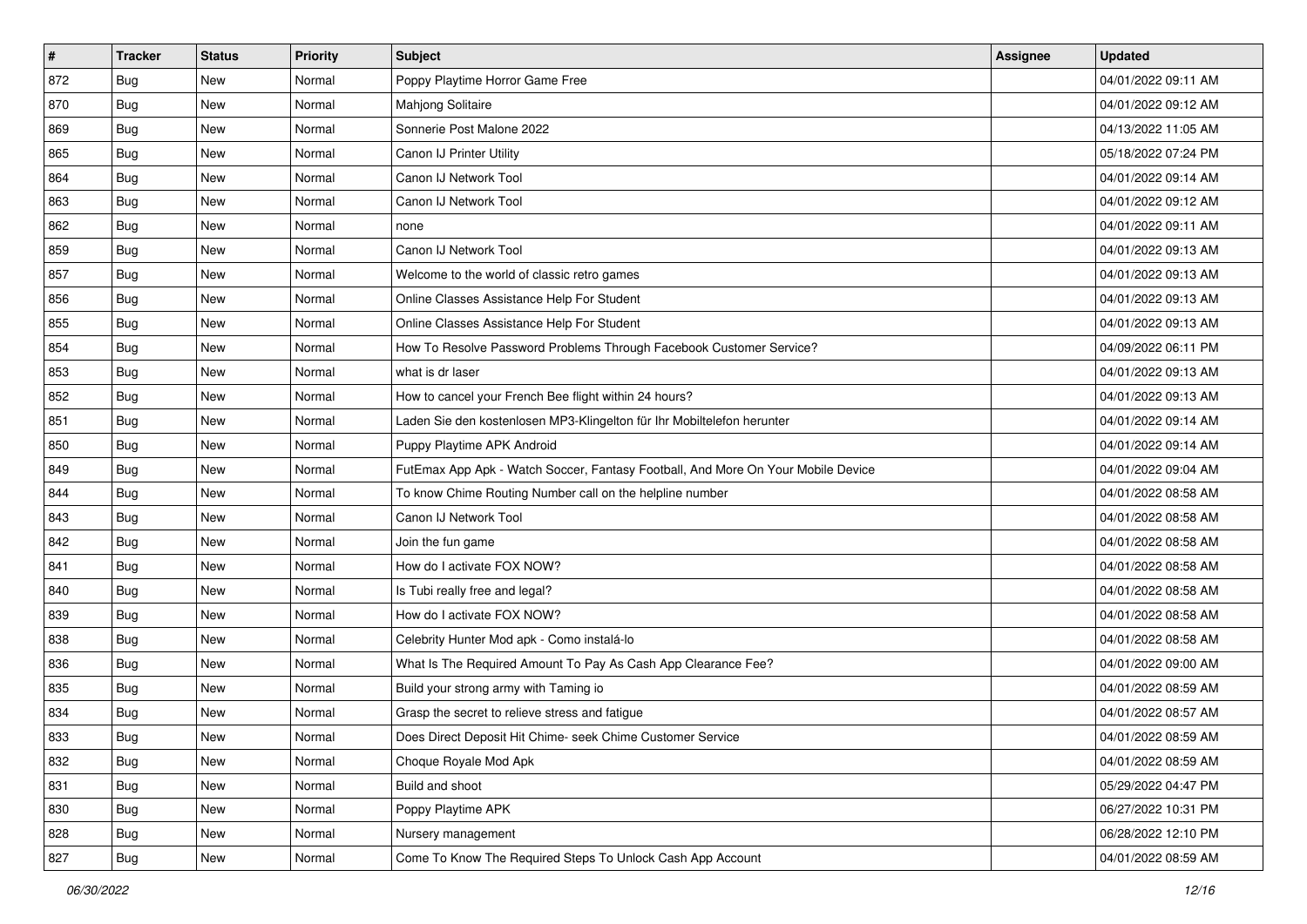| #   | <b>Tracker</b> | <b>Status</b> | <b>Priority</b> | Subject                                                                       | Assignee | <b>Updated</b>      |
|-----|----------------|---------------|-----------------|-------------------------------------------------------------------------------|----------|---------------------|
| 826 | <b>Bug</b>     | New           | Normal          | How to Dowload MXL TV Premium                                                 |          | 05/26/2022 03:34 PM |
| 825 | Bug            | New           | Normal          | Lucky Patcher Download                                                        |          | 06/26/2022 06:09 PM |
| 822 | <b>Bug</b>     | New           | Normal          | Dowload Your Boyfriend Game                                                   |          | 06/28/2022 04:56 AM |
| 821 | <b>Bug</b>     | New           | Normal          | Nicoo - A Review of the Popular Battle Royale Game                            |          | 06/28/2022 08:30 AM |
| 820 | <b>Bug</b>     | New           | Normal          | Metal Slug Apk para Android                                                   |          | 06/29/2022 12:55 PM |
| 819 | <b>Bug</b>     | New           | Normal          | Metal Slug Apk para Android                                                   |          | 06/27/2022 09:35 AM |
| 817 | Bug            | New           | Normal          | Pacman 30th Anniversary                                                       |          | 06/28/2022 09:20 AM |
| 816 | Bug            | New           | Normal          | Play Scribble io fun with everyone                                            |          | 06/28/2022 03:20 PM |
| 811 | Bug            | New           | Normal          | Canon IJ Network Tool                                                         |          | 06/29/2022 10:59 PM |
| 809 | Bug            | <b>New</b>    | Normal          | Smash Karts - immerse yourself in the exciting race                           |          | 06/28/2022 09:57 AM |
| 808 | Bug            | New           | Normal          | Sinnvolle Guten-Morgen-Grüße                                                  |          | 06/28/2022 10:45 PM |
| 807 | <b>Bug</b>     | New           | Normal          | 1v1Battle is a strategic action 'Build and shoot' game                        |          | 06/27/2022 06:52 AM |
| 804 | <b>Bug</b>     | New           | Normal          | Review                                                                        |          | 06/29/2022 03:32 AM |
| 802 | <b>Bug</b>     | New           | Normal          | Who Is an ETL Engineer                                                        |          | 06/28/2022 02:03 AM |
| 801 | Bug            | New           | Normal          | Who Is an ETL Engineer                                                        |          | 06/27/2022 12:25 PM |
| 800 | <b>Bug</b>     | New           | Normal          | Who Is an ETL Engineer                                                        |          | 06/29/2022 08:54 AM |
| 799 | <b>Bug</b>     | New           | Normal          | Who Is an ETL Engineer                                                        |          | 06/29/2022 07:36 PM |
| 798 | <b>Bug</b>     | New           | Normal          | Who Is an ETL Engineer                                                        |          | 06/29/2022 02:44 AM |
| 796 | <b>Bug</b>     | New           | Normal          | How Does Cash App ++ actually work and What is the process of it              |          | 06/29/2022 05:10 AM |
| 795 | Bug            | New           | Normal          | Drift Boss - Exciting Race                                                    |          | 06/26/2022 06:32 PM |
| 792 | Bug            | New           | Normal          | What is Google Camera Mod?                                                    |          | 06/27/2022 10:20 AM |
| 791 | <b>Bug</b>     | New           | Normal          | Samsnung TV Plus is not working                                               |          | 04/01/2022 09:03 AM |
| 790 | Bug            | New           | Normal          | My app                                                                        |          | 04/01/2022 09:03 AM |
| 789 | <b>Bug</b>     | New           | Normal          | Full version                                                                  |          | 06/30/2022 02:36 AM |
| 788 | <b>Bug</b>     | New           | Normal          | Intro Maker Mod APK                                                           |          | 06/29/2022 09:13 PM |
| 787 | Bug            | New           | Normal          | Assured Assignment Help                                                       |          | 06/29/2022 09:56 AM |
| 786 | Bug            | New           | Normal          | Best Assignment Help in Australia & UK                                        |          | 06/21/2022 09:28 PM |
| 785 | I Bug          | New           | Normal          | How To Get Money Off Cash App Without Card Or With A Card?                    |          | 06/28/2022 11:35 AM |
| 784 | <b>Bug</b>     | New           | Normal          | How To Add Money On Cash App Card And Check The Funds?                        |          | 06/28/2022 12:36 PM |
| 783 | <b>Bug</b>     | New           | Normal          | How Do I Determine The Reasons And Solutions To Fix Cash App Transfer Failed? |          | 06/29/2022 01:42 PM |
| 782 | Bug            | New           | Normal          | Comment faire une sonnerie téléphonique                                       |          | 06/29/2022 04:47 PM |
| 781 | <b>Bug</b>     | New           | Normal          | Free Whatsapp Group to Join                                                   |          | 06/28/2022 11:48 AM |
| 777 | Bug            | New           | Normal          | Obtain driving instructions using Google Maps.                                |          | 06/30/2022 04:52 AM |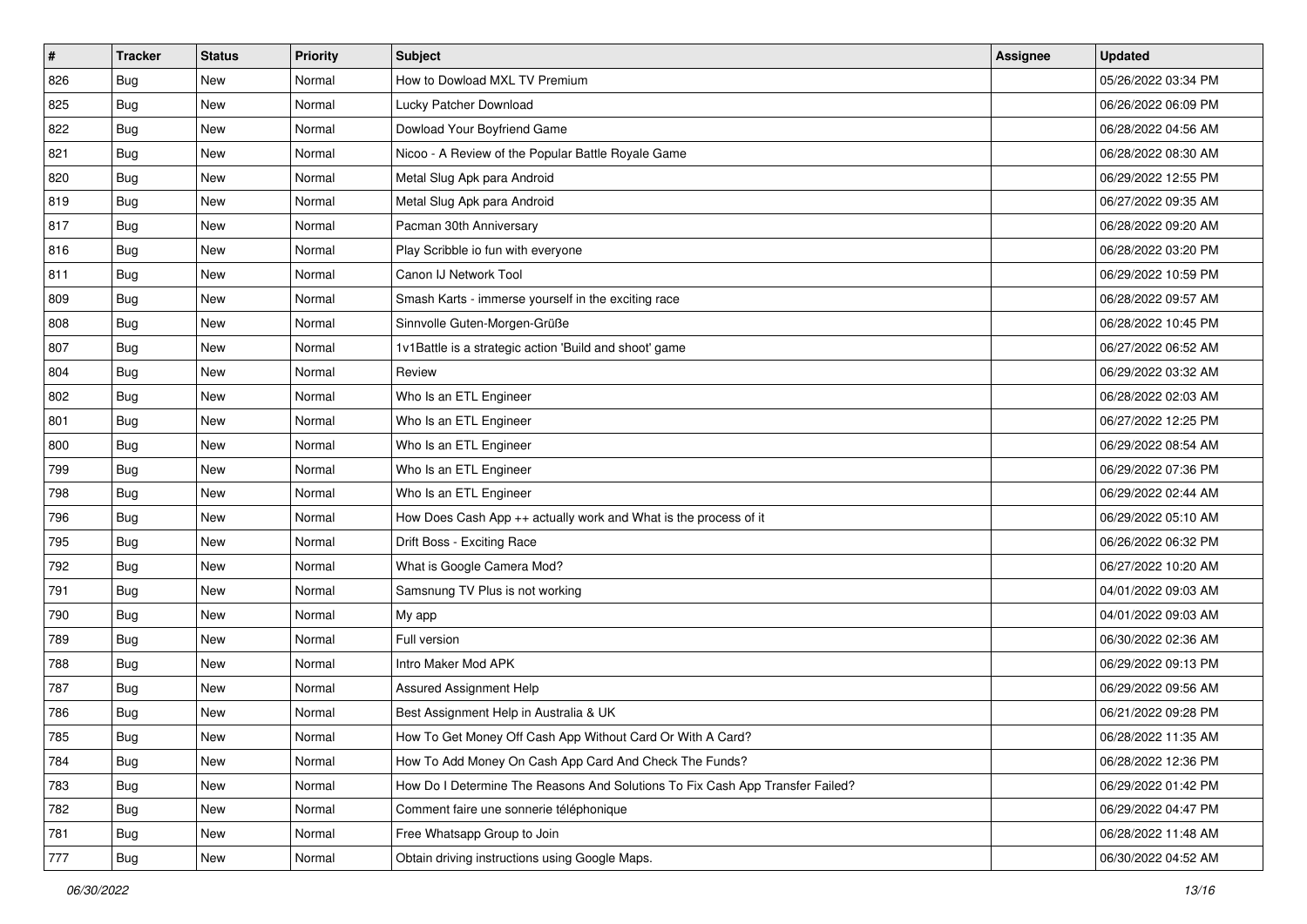| $\sharp$ | <b>Tracker</b> | <b>Status</b> | <b>Priority</b> | <b>Subject</b>                                                                                      | <b>Assignee</b> | <b>Updated</b>      |
|----------|----------------|---------------|-----------------|-----------------------------------------------------------------------------------------------------|-----------------|---------------------|
| 776      | <b>Bug</b>     | New           | Normal          | Wibargain                                                                                           |                 | 06/28/2022 01:57 PM |
| 775      | Bug            | <b>New</b>    | Normal          | cash app                                                                                            |                 | 02/14/2022 08:20 AM |
| 774      | Bug            | New           | Normal          | Follow proper initiatives                                                                           |                 | 06/29/2022 12:34 PM |
| 773      | Bug            | New           | Normal          | Spades - Play online free                                                                           |                 | 06/28/2022 12:26 PM |
| 772      | Bug            | New           | Normal          | united airlines baggage policy                                                                      |                 | 06/29/2022 03:40 PM |
| 771      | <b>Bug</b>     | New           | Normal          | united airlines baggage policy                                                                      |                 | 06/29/2022 05:39 PM |
| 770      | Bug            | New           | Normal          | Canon IJ Network Tool                                                                               |                 | 06/29/2022 04:48 AM |
| 769      | <b>Bug</b>     | New           | Normal          | check my cash app                                                                                   |                 | 06/28/2022 03:29 PM |
| 768      | Bug            | New           | Normal          | Where can you buy best jackets online?                                                              |                 | 06/26/2022 01:50 PM |
| 767      | Bug            | New           | Normal          | apkmod                                                                                              |                 | 06/29/2022 06:15 PM |
| 766      | <b>Bug</b>     | New           | Normal          | Pobreflix Mod APK Review                                                                            |                 | 06/29/2022 10:55 PM |
| 765      | <b>Bug</b>     | New           | Normal          | Follow proper initiatives to check my cash app                                                      |                 | 06/25/2022 10:08 AM |
| 764      | Bug            | New           | Normal          | What is available to see what I can watch HBO Max?                                                  |                 | 06/29/2022 08:50 PM |
| 762      | Bug            | New           | Normal          | How To Add Money To A Cash App Card If Struggling With Low Amount?                                  |                 | 06/29/2022 10:53 AM |
| 760      | Bug            | New           | Normal          | apkmod                                                                                              |                 | 06/27/2022 04:13 PM |
| 758      | <b>Bug</b>     | New           | Normal          | How Do I Study Consistently For Hours?                                                              |                 | 06/27/2022 12:49 AM |
| 757      | Bug            | New           | Normal          | Why Is Issue of Car Maintenance so Famous for the Consumers?                                        |                 | 04/01/2022 09:01 AM |
| 754      | Bug            | New           | Normal          | Cómo descargar tonos gratis de teléfono celular                                                     |                 | 06/26/2022 01:56 PM |
| 753      | Bug            | New           | Normal          | onlineessaygrader                                                                                   |                 | 06/28/2022 05:55 AM |
| 752      | Bug            | New           | Normal          | Plagerism checker                                                                                   |                 | 06/26/2022 06:33 PM |
| 750      | <b>Bug</b>     | New           | Normal          | Create a Report Template                                                                            |                 | 06/26/2022 04:27 PM |
| 749      | Bug            | New           | Normal          | The Best Bubble Shooter Game for Android                                                            |                 | 06/26/2022 12:12 PM |
| 748      | Bug            | New           | Normal          | Il y a quelques façons d'obtenir des sonneries gratuites pour votre iPhone                          |                 | 06/26/2022 11:24 PM |
| 747      | Bug            | New           | Normal          | How to Install Tyflex Plus on Your Android Device                                                   |                 | 06/26/2022 08:16 AM |
| 744      | <b>Bug</b>     | New           | Normal          | <b>Pixel Survive</b>                                                                                |                 | 06/28/2022 05:13 AM |
| 743      | Bug            | New           | Normal          | They promote 'pixel art' contests and a 'game jam' related to the work and figure of Carlos Casares |                 | 06/28/2022 12:04 PM |
| 742      | <b>Bug</b>     | New           | Normal          | How Long Does Cash App Support Take To Respond For A Better Support?                                |                 | 06/25/2022 11:00 PM |
| 741      | <b>Bug</b>     | New           | Normal          | <b>Blockchain Technology Solutions</b>                                                              |                 | 06/26/2022 02:19 AM |
| 739      | <b>Bug</b>     | New           | Normal          | law dissertation help                                                                               |                 | 06/27/2022 06:12 PM |
| 738      | Bug            | New           | Normal          | How Much Amount Do I Get Using The Referral Code For Cash App?                                      |                 | 06/27/2022 03:58 PM |
| 737      | <b>Bug</b>     | New           | Normal          | How Do I Talk To A Live Person At Facebook If Anything Is Doubtful?                                 |                 | 06/27/2022 09:59 PM |
| 736      | <b>Bug</b>     | New           | Normal          | I Want to Edit in My Website (transfer-factor.net) Unfortunately, Unable to Edit It                 |                 | 06/24/2022 07:32 AM |
| 735      | <b>Bug</b>     | New           | Normal          | A quick fix of how to get money back from cash app stocks                                           |                 | 06/30/2022 04:56 AM |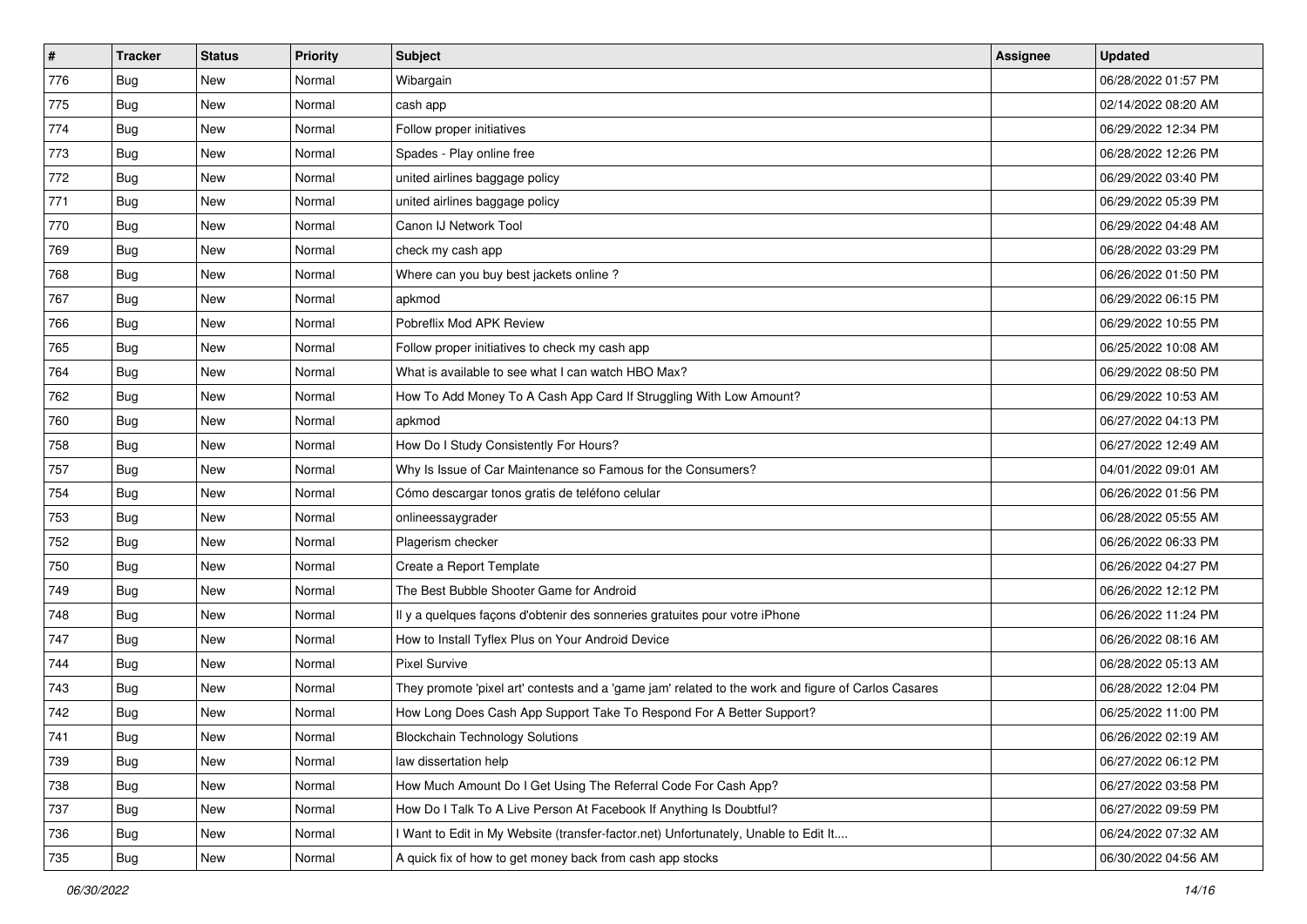| $\sharp$ | Tracker    | <b>Status</b> | <b>Priority</b> | Subject                                                                      | <b>Assignee</b> | <b>Updated</b>      |
|----------|------------|---------------|-----------------|------------------------------------------------------------------------------|-----------------|---------------------|
| 734      | <b>Bug</b> | New           | Normal          | DR. STRANGE: Multiverse of Scheduling Madness!                               |                 | 06/28/2022 07:07 AM |
| 733      | <b>Bug</b> | New           | Normal          | How does one go about getting a book deal?                                   |                 | 06/28/2022 06:35 PM |
| 732      | <b>Bug</b> | New           | Normal          | Get rectifications steps about why cash app transfer failed                  |                 | 06/26/2022 03:28 PM |
| 731      | Bug        | New           | Normal          | Avail Of Cash App Customer Service If Unable To Down Cash App Mobile App?    |                 | 06/25/2022 08:36 PM |
| 730      | <b>Bug</b> | <b>New</b>    | Normal          | Canon IJ Network Tool                                                        |                 | 06/26/2022 05:51 PM |
| 729      | <b>Bug</b> | New           | Normal          | Canon IJ Network Tool                                                        |                 | 06/28/2022 01:10 PM |
| 728      | Bug        | New           | Normal          | Will Cash App refund money if scammed? Hitches With Optimum Ease             |                 | 06/26/2022 06:15 AM |
| 726      | <b>Bug</b> | New           | Normal          | Mobile Application Development Services                                      |                 | 06/28/2022 04:44 PM |
| 724      | Bug        | New           | Normal          | Dial Chime Customer support number for a quick response                      |                 | 06/30/2022 04:34 AM |
| 721      | Bug        | New           | Normal          | Cómo instalar un Mod Apk                                                     |                 | 06/30/2022 02:08 AM |
| 720      | <b>Bug</b> | New           | Normal          | How does Cash App Phone Number provide a quick treatment?                    |                 | 06/27/2022 08:02 AM |
| 719      | <b>Bug</b> | New           | Normal          | How Do I Send \$5000 Through Cash App Account With Ease?                     |                 | 06/29/2022 10:15 PM |
| 717      | Bug        | New           | Normal          | Disney Plus Apk - Watch Movies and TV Shows on Your Device                   |                 | 06/29/2022 03:10 PM |
| 716      | <b>Bug</b> | New           | Normal          | La celebración de un BabyShower.                                             |                 | 06/27/2022 12:29 PM |
| 715      | Bug        | New           | Normal          | Puppy Playtime Descargar gratis                                              |                 | 06/28/2022 10:46 PM |
| 714      | <b>Bug</b> | New           | Normal          | Cuevana 3 Premium - Enjoy Your Favorite Movies and TV Shows on Your Smart TV |                 | 06/27/2022 11:43 PM |
| 712      | <b>Bug</b> | New           | Normal          | Tips and Tricks                                                              |                 | 06/29/2022 07:26 PM |
| 711      | Bug        | New           | Normal          | Human Fall Flat Apk Download                                                 |                 | 06/28/2022 08:27 PM |
| 710      | <b>Bug</b> | New           | Normal          | Take Necessary Assistance If You Are Unable Activate Cash App Card           |                 | 06/25/2022 09:26 PM |
| 709      | Bug        | New           | Normal          | How To Load Cash App Card At Walmart Without Having To Face Any Hassle?      |                 | 06/29/2022 03:26 AM |
| 708      | <b>Bug</b> | New           | Normal          | Efficient ways to proceed with the cash app dispute process?                 |                 | 06/29/2022 10:24 AM |
| 706      | Bug        | New           | Normal          | How Can You Cancel A Cash App Payment Without Any Prior Information?         |                 | 06/26/2022 09:13 AM |
| 705      | Bug        | New           | Normal          | wuxiaworld                                                                   |                 | 06/29/2022 11:42 PM |
| 704      | <b>Bug</b> | New           | Normal          | Reach support team of Chime Customer Service for instant help                |                 | 06/29/2022 05:49 AM |
| 703      | <b>Bug</b> | New           | Normal          | For real-time help, dial Facebook customer service number                    |                 | 06/29/2022 12:30 AM |
| 702      | Bug        | New           | Normal          | Avail Chime Customer Service to know How To Get Chime Bank Statement         |                 | 06/28/2022 04:58 AM |
| 701      | <b>Bug</b> | New           | Normal          | Why Law Essay Helper UK is Necessary?                                        |                 | 06/29/2022 06:29 PM |
| 700      | Bug        | New           | Normal          | Cómo descargar Poppy Playtime                                                |                 | 04/01/2022 09:30 AM |
| 699      | Bug        | New           | Normal          | Would you be able to utilize Cash App Twitch?                                |                 | 06/30/2022 04:55 AM |
| 697      | <b>Bug</b> | New           | Normal          | How to Descargar Pura TV For Android                                         |                 | 06/28/2022 04:43 PM |
| 696      | Bug        | New           | Normal          | How to Install the TuMangaOnline App                                         |                 | 06/30/2022 01:09 AM |
| 695      | Bug        | New           | Normal          | Refer Listas IPTV Apk                                                        |                 | 06/29/2022 06:50 AM |
| 692      | <b>Bug</b> | New           | Normal          | Esports 888b                                                                 |                 | 06/12/2022 10:04 AM |